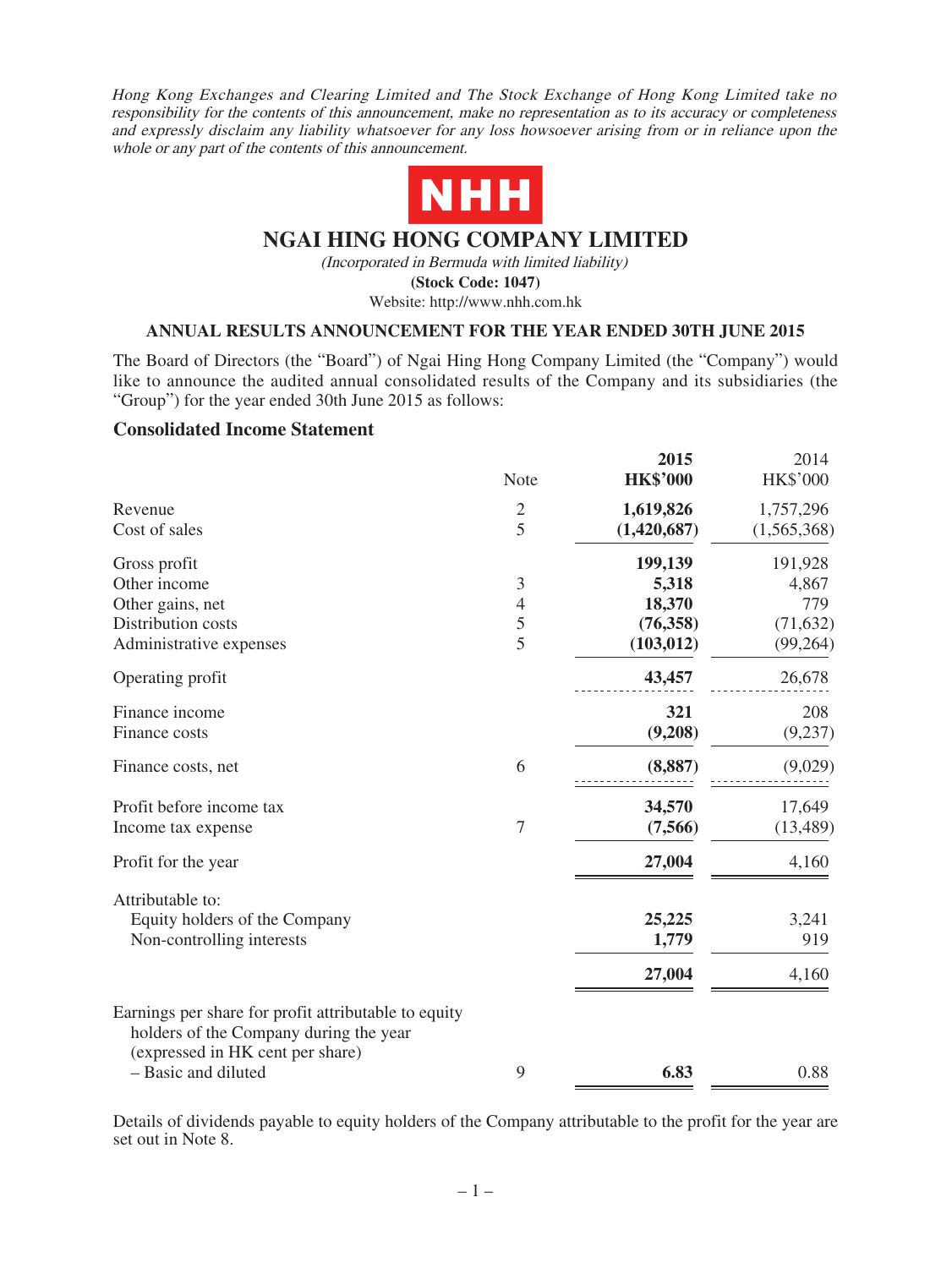# **Consolidated Statement of Comprehensive Income**

|                                                           | 2015            | 2014     |
|-----------------------------------------------------------|-----------------|----------|
|                                                           | <b>HK\$'000</b> | HK\$'000 |
| Profit for the year                                       | 27,004          | 4,160    |
| Other comprehensive income:                               |                 |          |
| Items that may be reclassified subsequently to            |                 |          |
| income statement:                                         |                 |          |
| Revaluation gain of an available-for-sale financial asset |                 | 270      |
| Currency translation differences                          | 11              | (8)      |
| Other comprehensive income for the year                   | 11              | 262      |
| Total comprehensive income for the year                   | 27,015          | 4,422    |
| Total comprehensive income attributable to:               |                 |          |
| - Equity holders of the Company                           | 25,236          | 3,503    |
| - Non-controlling interests                               | 1,779           | 919      |
|                                                           | 27,015          | 4,422    |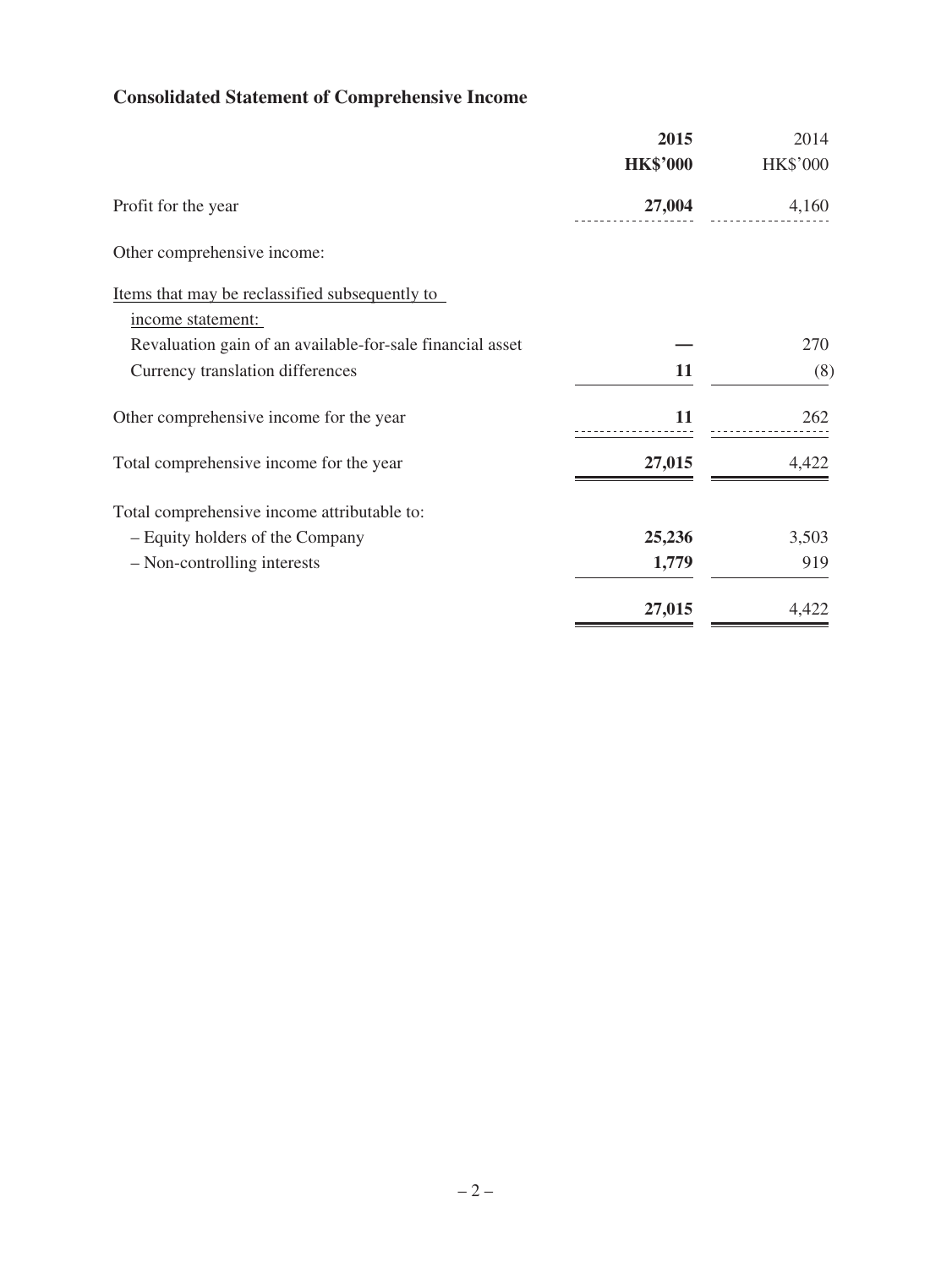# **Consolidated Balance Sheet**

|                                             |      | 2015            | 2014     |
|---------------------------------------------|------|-----------------|----------|
|                                             | Note | <b>HK\$'000</b> | HK\$'000 |
| <b>ASSETS</b>                               |      |                 |          |
| Non-current assets                          |      |                 |          |
| Property, plant and equipment               |      | 132,642         | 134,718  |
| Leasehold land and land use rights          |      | 21,510          | 22,225   |
| Investment properties                       |      | 105,075         | 103,559  |
| Intangible assets                           |      |                 |          |
| Available-for-sale financial asset          |      | 2,000           | 2,000    |
| Deposit for acquisition of land use right   |      | 3,273           |          |
| Deferred tax assets                         |      | 5,990           | 5,571    |
| Prepayments for property,                   |      |                 |          |
| plant and equipment and renovation costs    |      | 2,463           | 2,348    |
|                                             |      | 272,953         | 270,421  |
| <b>Current</b> assets                       |      |                 |          |
| Inventories                                 |      | 287,785         | 283,087  |
| Trade and bills receivables                 | 10   | 276,511         | 280,998  |
| Other receivables, prepayments and deposits |      | 33,149          | 21,407   |
| Tax recoverable                             |      | 846             | 14       |
| Derivative financial instruments            |      | 111             | 152      |
| Cash and bank balances                      |      | 88,048          | 97,278   |
|                                             |      | 686,450         | 682,936  |
| <b>Total</b> assets                         |      | 959,403         | 953,357  |
| <b>EQUITY</b>                               |      |                 |          |
| Capital and reserves attributable           |      |                 |          |
| to the Company's equity holders             |      |                 |          |
| Share capital                               |      | 36,920          | 36,920   |
| Share premium                               |      | 62,466          | 62,466   |
| Other reserves                              |      | 81,477          | 81,881   |
| Retained earnings                           |      | 316,232         | 290,592  |
|                                             |      | 497,095         | 471,859  |
| Non-controlling interests                   |      | 21,336          | 21,461   |
| Total equity                                |      | 518,431         | 493,320  |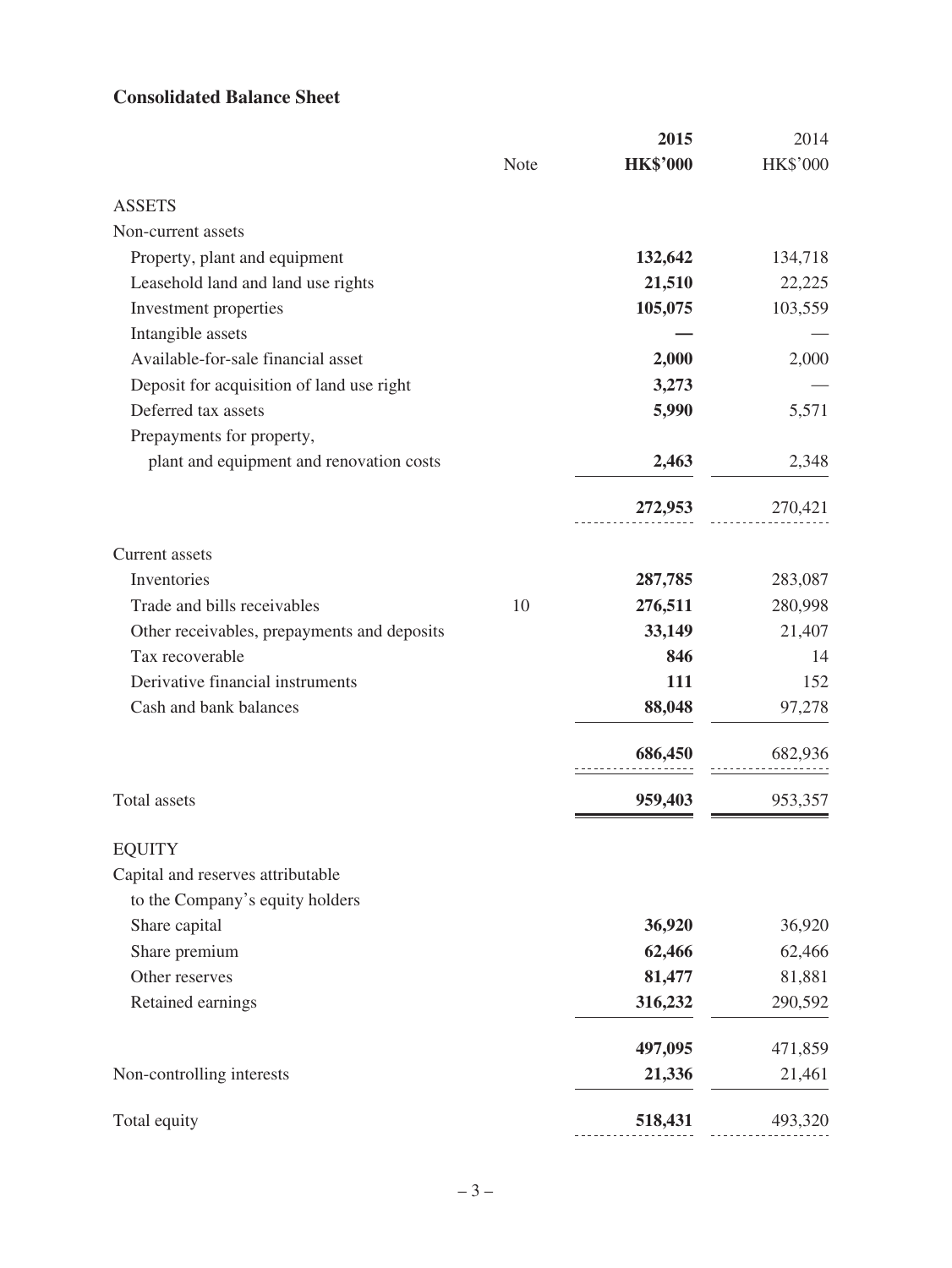|                                                |             | 2015            | 2014     |
|------------------------------------------------|-------------|-----------------|----------|
|                                                | <b>Note</b> | <b>HK\$'000</b> | HK\$'000 |
| <b>LIABILITIES</b>                             |             |                 |          |
| Non-current liabilities                        |             |                 |          |
| Deferred tax liabilities                       |             | 5,976           | 5,998    |
| <b>Current liabilities</b>                     |             |                 |          |
| Trade payables                                 | 11          | 71,819          | 98,459   |
| Other payables, deposits received and accruals |             | 26,241          | 19,310   |
| <b>Bank borrowings</b>                         |             | 317,469         | 294,828  |
| Derivative financial instruments               |             | 14,554          | 34,533   |
| Tax payable                                    |             | 4,913           | 6,909    |
|                                                |             | 434,996         | 454,039  |
| <b>Total liabilities</b>                       |             | 440,972         | 460,037  |
| Total equity and liabilities                   |             | 959,403         | 953,357  |
| Net current assets                             |             | 251,454         | 228,897  |
| Total assets less current liabilities          |             | 524,407         | 499,318  |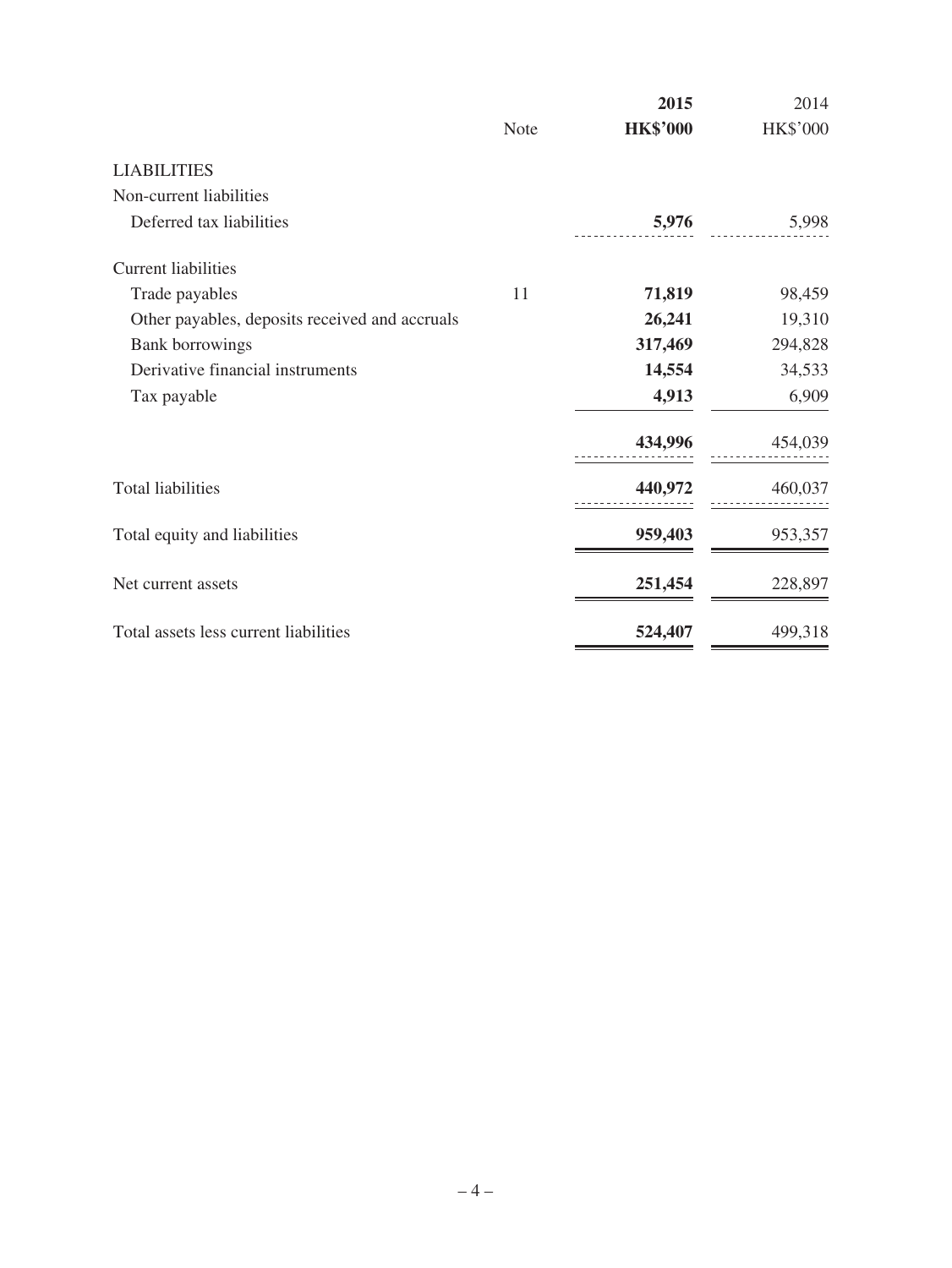Notes:

### **1. Basis of preparation**

The consolidated financial statements of the Company have been prepared in accordance with Hong Kong Financial Reporting Standards ("HKFRS"). The consolidated financial statements have been prepared under the historical cost convention, as modified by the revaluation of investment properties, available-forsale financial assets, financial assets and financial liabilities (including derivative instruments) at fair value through profit or loss, which are carried at fair value.

In accordance with the transitional and saving arrangements for Part 9 of the Hong Kong Companies Ordinance (Cap. 622), "Accounts and Audit" as set out in sections 76 to 87 of Schedule 11 to the Hong Kong Companies Ordinance (Cap. 622), the consolidated financial statements are prepared in accordance with the applicable requirements of the predecessor Companies Ordinance (Cap. 32) for this financial year and the comparative period.

The preparation of financial statements in conformity with HKFRS requires the use of certain critical accounting estimates. It also requires management to exercise its judgement in the process of applying the Group's accounting policies.

(a) Effect of adopting new standards, amendments/revises to standards and interpretation

The Group has adopted the following new standards, amendments/revises to standard and interpretation which are mandatory for the Group's financial year beginning on 1st July 2014:

| Hong Kong Accounting Standard<br>$("HKAS")$ 19 (2011) (Amendment)                                  | Defined Benefit Plans: Employee Contributions                                                         |
|----------------------------------------------------------------------------------------------------|-------------------------------------------------------------------------------------------------------|
| HKAS 32 (Amendment)                                                                                | Financial Instruments: Presentation - Offsetting Financial<br><b>Assets and Financial Liabilities</b> |
| HKAS 36 (Amendment)                                                                                | <b>Impairment of Assets</b>                                                                           |
| HKAS 39 (Amendment)                                                                                | Financial Instruments: Recognition and Measurement -<br>Novation of Derivatives and Hedge Accounting  |
| HKFRS 10, HKFRS 12 and<br>HKAS 27 (2011) (Amendments)                                              | <b>Investment Entities</b>                                                                            |
| Hong Kong International Financial<br>Reporting Interpretations<br>Committee ("HK(IFRIC)") - Int 21 | Levies                                                                                                |
| Annual Improvements Project                                                                        | Annual Improvements 2010 - 2012 Cycle                                                                 |
| Annual Improvements Project                                                                        | Annual Improvements 2011 - 2013 Cycle                                                                 |

The adoption of the above new standards, amendments/revises to standards and interpretation has had no material effect on the Group's result and financial position, except for certain additional disclosures were made.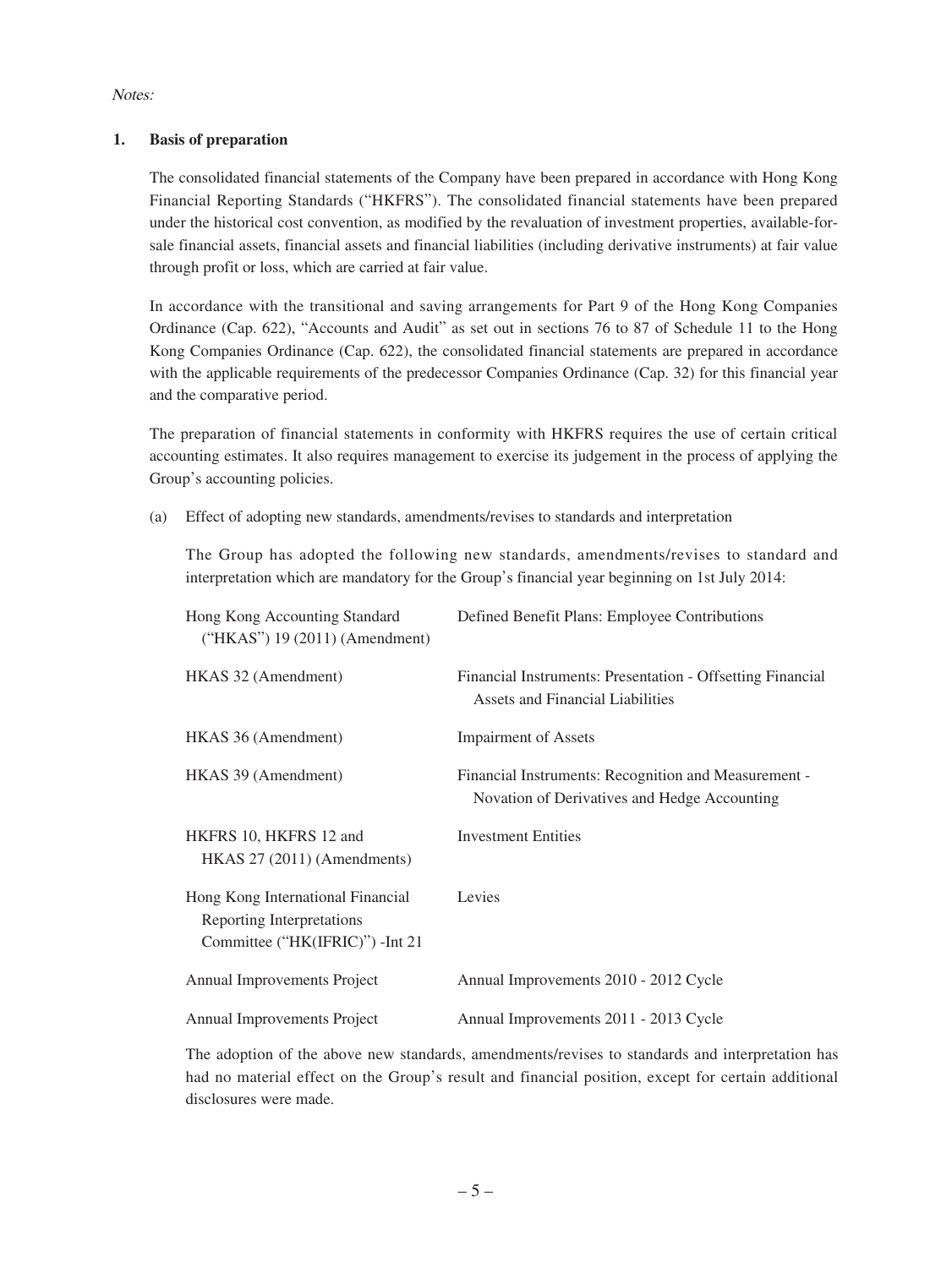(b) The following new standards, amendments to standards and interpretation have been issued but are not effective for the year ended 30th June 2015 and have not been early adopted:

| HKAS 16 and HKAS 38<br>(Amendment)               | Classification of Acceptable Methods of<br>Depreciation and Amortisation <sup>1</sup>                 |
|--------------------------------------------------|-------------------------------------------------------------------------------------------------------|
| Amendment to HKFRS 11                            | Accounting for Acquisitions of Interests<br>in Joint Operations <sup>1</sup>                          |
| Amendments to HKAS 16 and<br>HKAS <sub>41</sub>  | Bearer Plants <sup>1</sup>                                                                            |
| Amendments to HKFRS 10 and<br>HKAS <sub>28</sub> | Sale or Contribution of Assets between an Investor<br>and its Associate or Joint Venture <sup>1</sup> |
| Amendment to HKAS 27                             | Equity Method in Separate Financial Statements <sup>1</sup>                                           |
| Annual Improvements Project                      | Annual Improvements 2012 - 2014 Cycle <sup>1</sup>                                                    |
| Amendments to HKFRS 10,<br>HKFRS 12 and HKAS 28  | Investment Entities: Applying the Consolidation<br>Exception <sup>1</sup>                             |
| Amendments to HKAS 1                             | Disclosure Initiative $1$                                                                             |
| <b>HKFRS 9 (2014)</b>                            | Financial Instruments <sup>3</sup>                                                                    |
| <b>HKFRS 14</b>                                  | Regulatory Deferral Accounts <sup>1</sup>                                                             |
| <b>HKFRS 15</b>                                  | Revenue from Contracts with Customers <sup>2</sup>                                                    |
|                                                  |                                                                                                       |

<sup>1</sup> Effective for annual periods beginning on or after 1st January 2016

<sup>2</sup> Effective for annual periods beginning on or after 1st January 2017

<sup>3</sup> Effective for annual periods beginning on or after 1st January 2018

The Group has commenced an assessment of the impact of these new standards and amendments to standards but is not yet in a position to state whether these new standards and amendments to standards would have a significant impact to the Group's results of operations and financial position.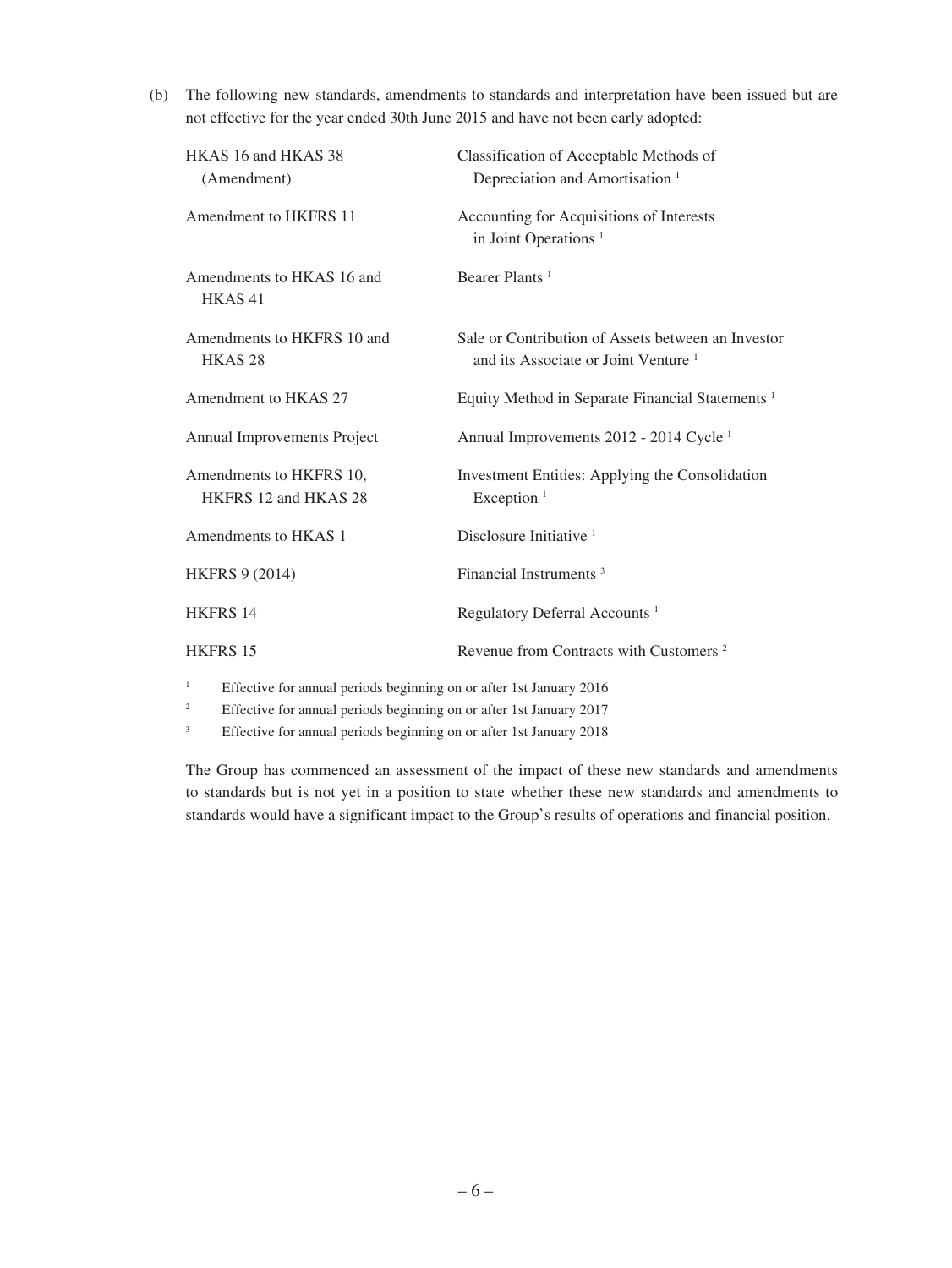#### **2. Revenue and segment information**

|                                | 2015            | 2014            |
|--------------------------------|-----------------|-----------------|
|                                | <b>HK\$'000</b> | <b>HK\$'000</b> |
| Turnover                       |                 |                 |
| Sales of goods                 | 1,615,716       | 1,755,124       |
| Provision of logistic services | 4,110           | 2,172           |
|                                | 1,619,826       | 1,757,296       |

The Group is principally engaged in the manufacturing and trading of plastic materials, pigments, colorants, compounded plastic resins and engineering plastic products.

The chief operating decision-maker ("CODM") has been identified as the Executive Directors of the Company. Management has determined the operating segments based on the reports reviewed by the CODM that are used to assess performance and allocate resources. The CODM considers the business from the operations nature and the type of products perspective, including the trading of plastic materials ("Trading"), manufacturing and sale of colorants, pigments and compounded plastic resins ("Colorants"), manufacturing and sale of engineering plastic products ("Engineering plastics") and other corporate and business activities, including the provision of logistic services ("Others").

Each of the Group's operating segments represents a strategic business unit that is managed by different business unit leaders. Inter-segment transactions are entered into under the normal commercial terms and conditions that would also be available to unrelated third parties. Information provided to the CODM is measured in a manner consistent with that in the consolidated financial statements.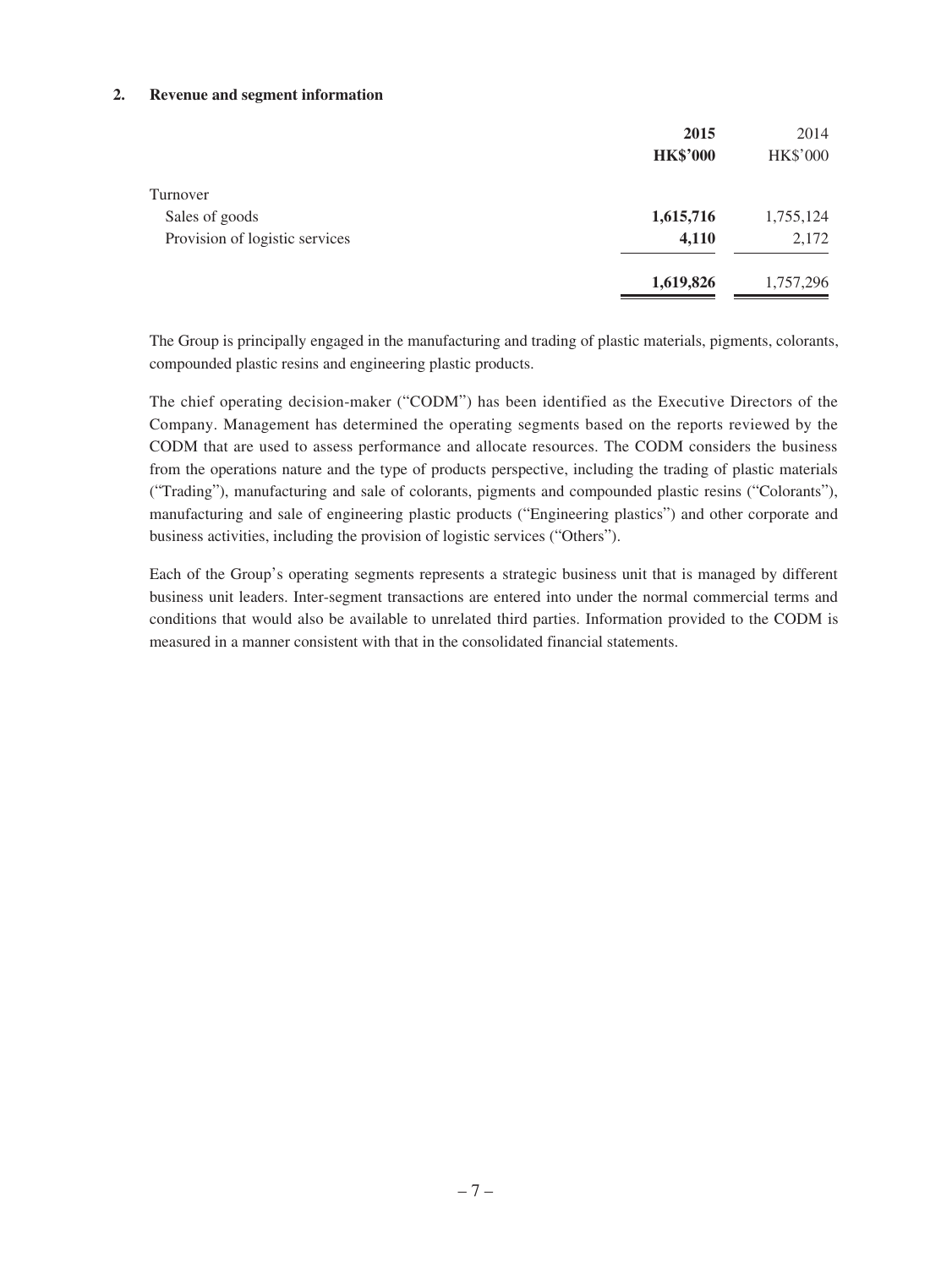The segment information provided to the CODM for the reportable segments for the year ended 30th June 2015 is as follows:

|                                                       | <b>Engineering</b>                |                                     |                             |                                  |                          |  |
|-------------------------------------------------------|-----------------------------------|-------------------------------------|-----------------------------|----------------------------------|--------------------------|--|
|                                                       | <b>Trading</b><br><b>HK\$'000</b> | <b>Colorants</b><br><b>HK\$'000</b> | plastics<br><b>HK\$'000</b> | <b>Others</b><br><b>HK\$'000</b> | Group<br><b>HK\$'000</b> |  |
| Turnover                                              |                                   |                                     |                             |                                  |                          |  |
| - Gross revenue                                       | 1,135,162                         | 382,829                             | 189,179                     | 4,163                            | 1,711,333                |  |
| - Inter-segment revenue                               | (87, 558)                         | (2,656)                             | (1,293)                     |                                  | (91, 507)                |  |
| Revenue from external customers                       | 1,047,604                         | 380,173                             | 187,886                     | 4,163                            | 1,619,826                |  |
| Segment results                                       | 2,953                             | 35,137                              | 7,318                       | (1,951)                          | 43,457                   |  |
| Finance income                                        | 148                               | 167                                 | 6                           |                                  | 321                      |  |
| Finance costs                                         | (6,109)                           | (1,955)                             | (880)                       | (264)                            | (9,208)                  |  |
| (Loss)/profit before income tax<br>Income tax expense | (3,008)                           | 33,349                              | 6,444                       | (2,215)                          | 34,570<br>(7,566)        |  |
| Profit for the year                                   |                                   |                                     |                             |                                  | 27,004                   |  |
| Non-controlling interests                             |                                   |                                     |                             |                                  | (1,779)                  |  |
| Profit attributable to equity holders                 |                                   |                                     |                             |                                  |                          |  |
| of the Company                                        |                                   |                                     |                             |                                  | 25,225                   |  |
| Other information:                                    |                                   |                                     |                             |                                  |                          |  |
| Additions to non-current assets                       |                                   |                                     |                             |                                  |                          |  |
| (other than financial                                 |                                   |                                     |                             |                                  |                          |  |
| instruments and deferred                              |                                   |                                     |                             |                                  |                          |  |
| tax assets)                                           | 822                               | 9,505                               | 8,311                       | 294                              | 18,932                   |  |
| Depreciation of property, plant                       |                                   |                                     |                             |                                  |                          |  |
| and equipment                                         | 765                               | 5,788                               | 10,169                      | 839                              | 17,561                   |  |
| Amortisation of leasehold land                        |                                   |                                     |                             |                                  |                          |  |
| and land use rights                                   | 398                               | 207                                 | 32                          | 78                               | 715                      |  |
| Reversal of impairment                                |                                   |                                     |                             |                                  |                          |  |
| of inventories                                        | (2,791)                           | (113)                               | (102)                       |                                  | (3,006)                  |  |
| Provision for impairment of                           |                                   |                                     |                             |                                  |                          |  |
| trade receivables                                     |                                   | 948                                 | 392                         |                                  | 1,340                    |  |
| Unrealised fair value gain on                         |                                   |                                     |                             |                                  |                          |  |
| derivative financial instruments                      | (19,938)                          |                                     |                             |                                  | (19,938)                 |  |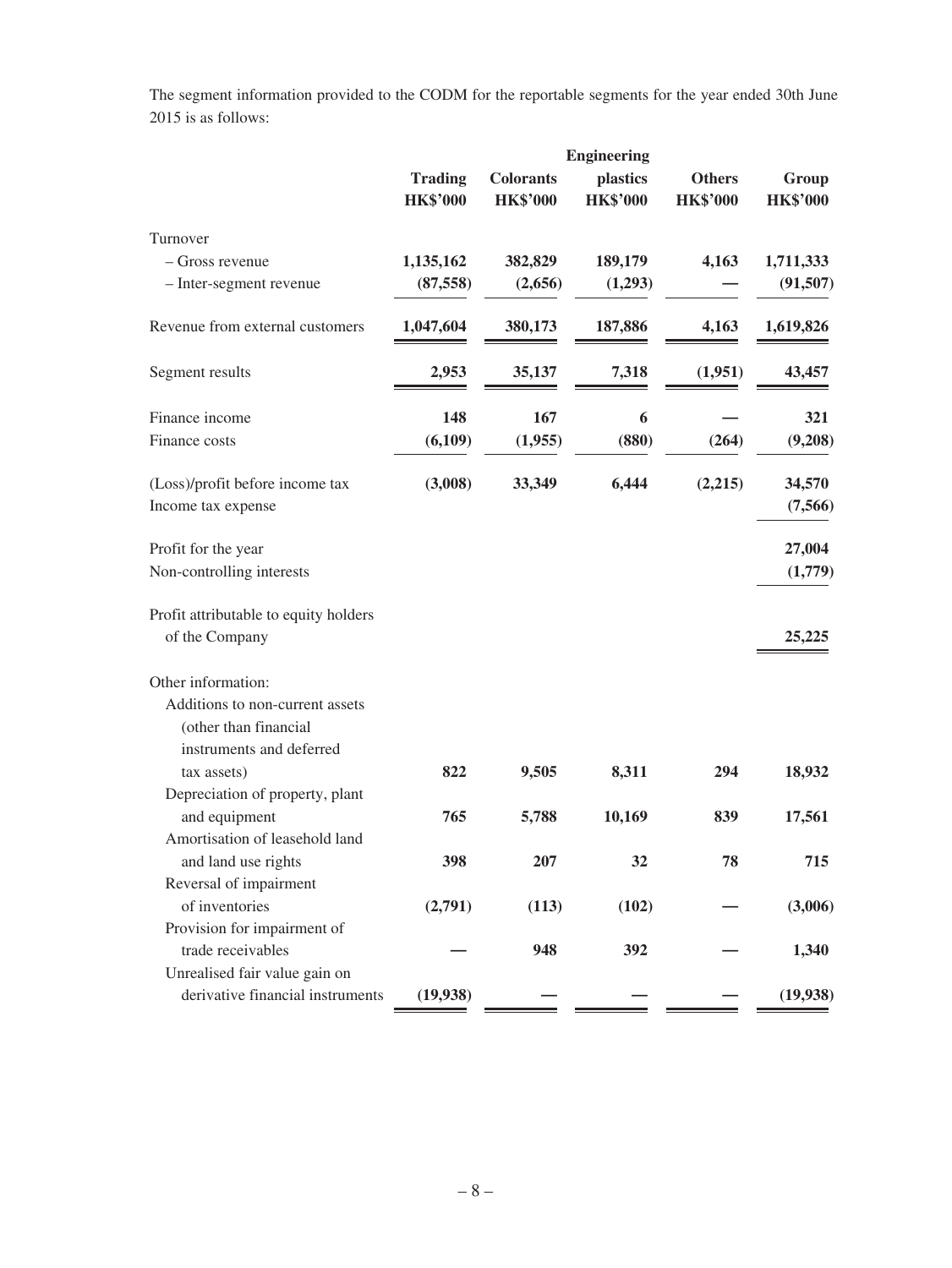The segment information provided to the CODM for the reportable segments as at 30th June 2015 is as follows:

|                          | <b>Engineering</b>                |                                     |                                    |                                  |                          |
|--------------------------|-----------------------------------|-------------------------------------|------------------------------------|----------------------------------|--------------------------|
|                          | <b>Trading</b><br><b>HK\$'000</b> | <b>Colorants</b><br><b>HK\$'000</b> | <i>plastics</i><br><b>HK\$'000</b> | <b>Others</b><br><b>HK\$'000</b> | Group<br><b>HK\$'000</b> |
| Segment assets           | 392,363                           | 290,816                             | 156,485                            | 119,739                          | 959,403                  |
| Total assets             |                                   |                                     |                                    |                                  | 959,403                  |
| Segment liabilities      | (74, 217)                         | (29,510)                            | (13,351)                           | (6,425)                          | (123,503)                |
| <b>Borrowings</b>        | (238, 011)                        | (28, 550)                           | (43,960)                           | (6,948)                          | (317, 469)               |
| <b>Total liabilities</b> |                                   |                                     |                                    |                                  | (440, 972)               |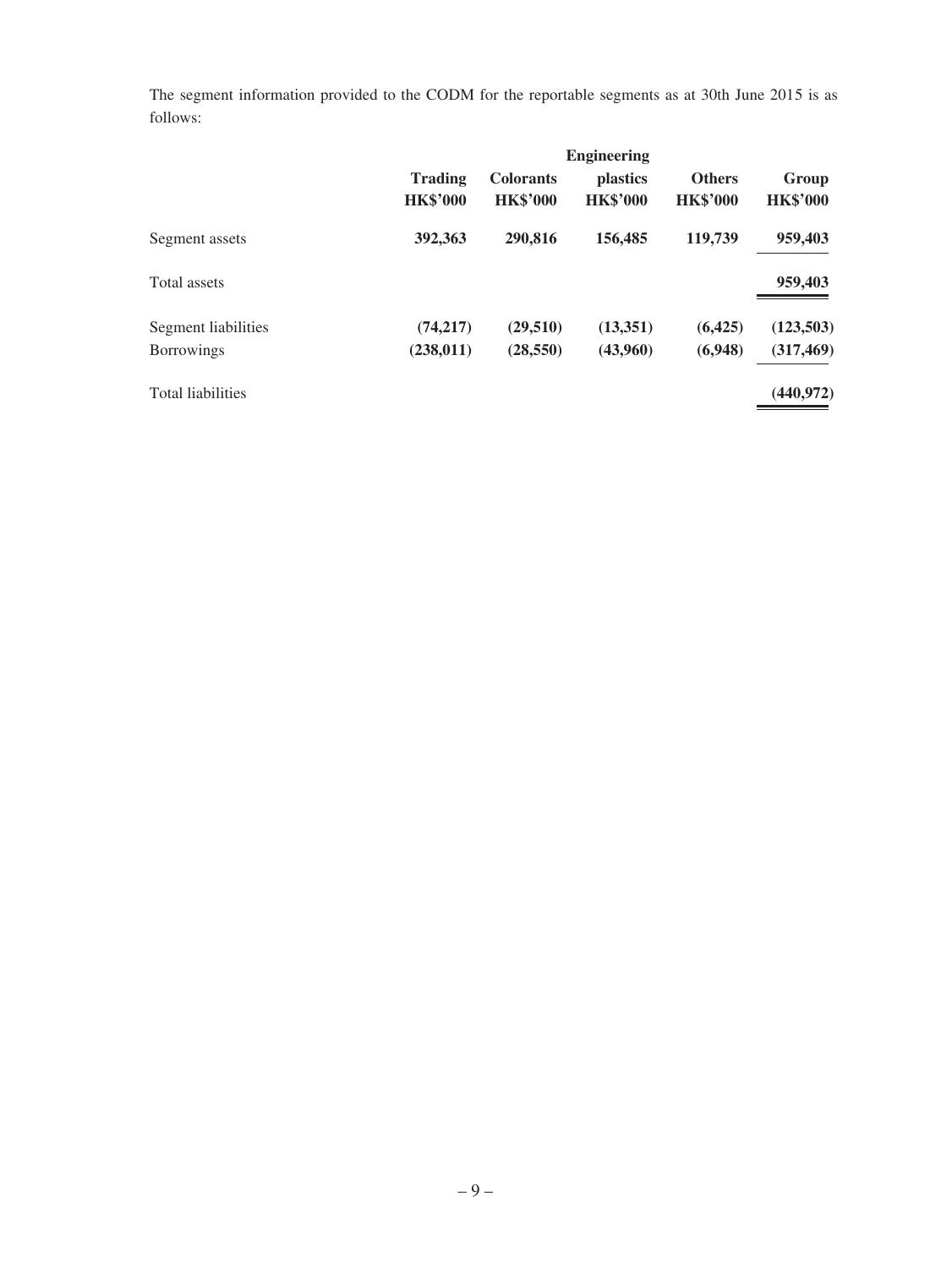|                                                         | Engineering         |                       |                             |                    |                          |  |
|---------------------------------------------------------|---------------------|-----------------------|-----------------------------|--------------------|--------------------------|--|
|                                                         | Trading<br>HK\$'000 | Colorants<br>HK\$'000 | plastics<br><b>HK\$'000</b> | Others<br>HK\$'000 | Group<br><b>HK\$'000</b> |  |
| Turnover                                                |                     |                       |                             |                    |                          |  |
| - Gross revenue                                         | 1,288,851           | 377,084               | 188,983                     | 2,423              | 1,857,341                |  |
| - Inter-segment revenue                                 | (97, 149)           | (1,187)               | (1,709)                     |                    | (100, 045)               |  |
| Revenue from external customers                         | 1,191,702           | 375,897               | 187,274                     | 2,423              | 1,757,296                |  |
| Segment results                                         | (49, 892)           | 48,276                | 6,748                       | 21,546             | 26,678                   |  |
| Finance income                                          | 79                  | 122                   | 7                           |                    | 208                      |  |
| Finance costs                                           | (6,767)             | (1,481)               | (810)                       | (179)              | (9, 237)                 |  |
| (Loss)/profit before income tax<br>Income tax expense   | (56, 580)           | 46,917                | 5,945                       | 21,367             | 17,649<br>(13, 489)      |  |
| Profit for the year<br>Non-controlling interests        |                     |                       |                             |                    | 4,160<br>(919)           |  |
| Profit attributable to equity holders<br>of the Company |                     |                       |                             |                    | 3,241                    |  |
| Other information:                                      |                     |                       |                             |                    |                          |  |
| Additions to non-current assets                         |                     |                       |                             |                    |                          |  |
| (other than financial instruments                       |                     |                       |                             | 18                 |                          |  |
| and deferred tax assets)<br>Depreciation of property,   | 848                 | 4,845                 | 5,986                       |                    | 11,697                   |  |
| plant and equipment                                     | 615                 | 5,944                 | 9,414                       | 826                | 16,799                   |  |
| Amortisation of leasehold land                          |                     |                       |                             |                    |                          |  |
| and land use rights                                     | 398                 | 207                   | 32                          | 77                 | 714                      |  |
| (Reversal of)/provision for                             |                     |                       |                             |                    |                          |  |
| impairment of inventories                               | (284)               | 375                   | 230                         | (2)                | 319                      |  |
| Provision for impairment of                             |                     |                       |                             |                    |                          |  |
| trade receivables                                       |                     | 94                    |                             |                    | 94                       |  |
| Write-off of other receivables                          |                     |                       |                             | 86                 | 86                       |  |
| Unrealised fair value loss on                           |                     |                       |                             |                    |                          |  |
| derivative financial instruments                        | 29,937              |                       |                             |                    | 29,937                   |  |

The segment information provided to the CODM for the reportable segments for the year ended 30th June 2014 is as follows: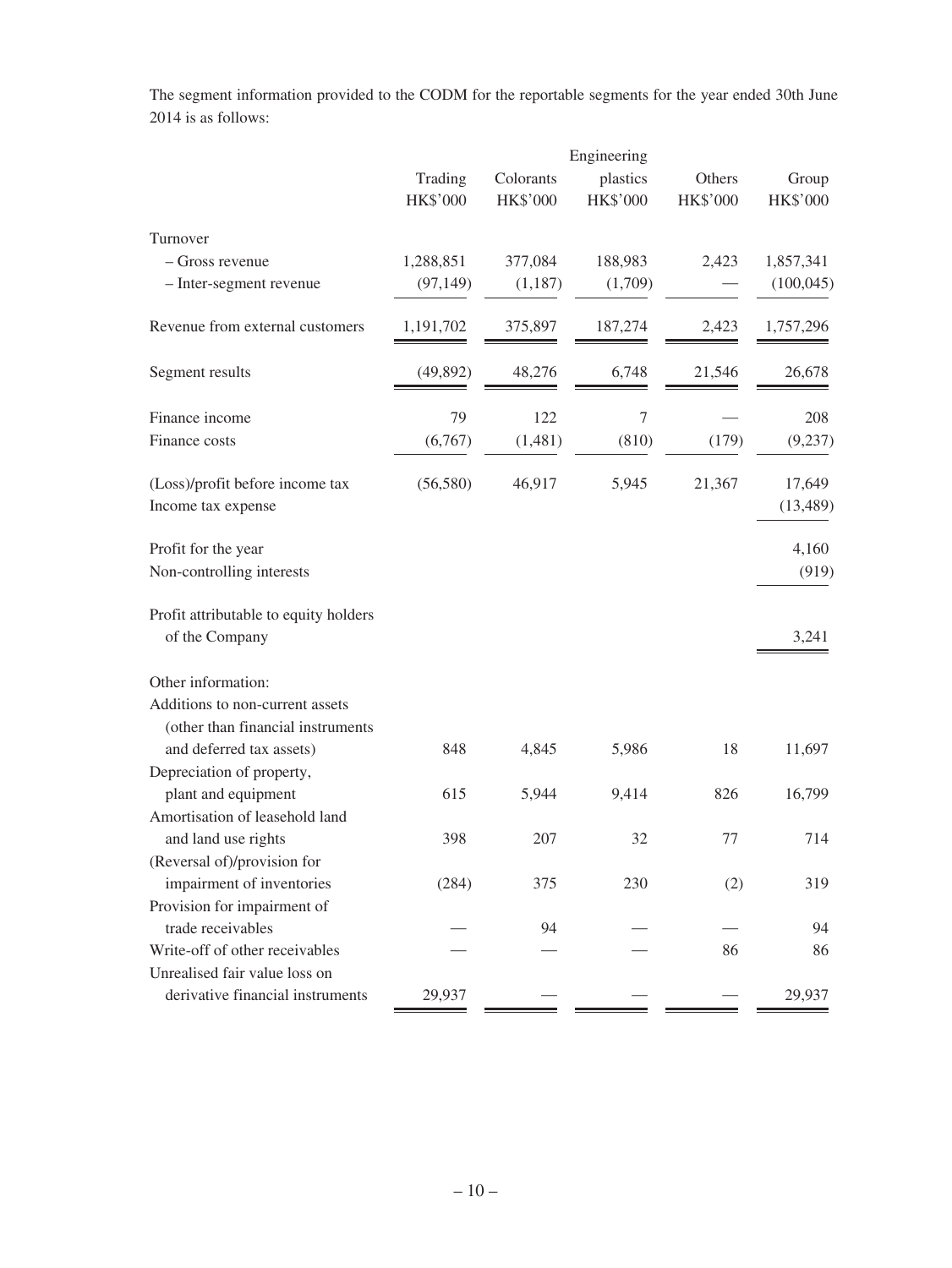The segment information provided to the CODM for the reportable segments as at 30th June 2014 is as follows:

| Engineering     |                 |                 |                 |                 |
|-----------------|-----------------|-----------------|-----------------|-----------------|
| Trading         | Colorants       | plastics        | Others          | Group           |
| <b>HK\$'000</b> | <b>HK\$'000</b> | <b>HK\$'000</b> | <b>HK\$'000</b> | <b>HK\$'000</b> |
| 412,372         | 276.398         | 148.901         | 115,686         | 953,357         |
|                 |                 |                 |                 | 953,357         |
| (119,778)       | (25,564)        | (14,210)        | (5,657)         | (165,209)       |
| (243,604)       | (21, 843)       | (24,671)        | (4,710)         | (294, 828)      |
|                 |                 |                 |                 | (460, 037)      |
|                 |                 |                 |                 |                 |

The entity is domiciled in Hong Kong. The revenue from external customers attributed to Hong Kong for the year ended 30th June 2015 is approximately HK\$732,523,000 (2014: HK\$870,054,000), and the total of its revenue from external customers from other locations (mainly the People's Republic of China (the "PRC")) is approximately HK\$887,303,000 (2014: HK\$887,242,000).

At 30th June 2015, the total of non-current assets other than financial instruments and deferred tax assets located in Hong Kong is approximately HK\$158,620,000 (2014: HK\$160,641,000), and the total of these non-current assets located in other locations (mainly the PRC) is approximately HK\$106,343,000 (2014: HK\$102,209,000).

### **3. Other income**

|               | 2015<br><b>HK\$'000</b> | 2014<br><b>HK\$'000</b> |
|---------------|-------------------------|-------------------------|
| Rental income | 5,318                   | 4,867                   |

Outgoings in respect of investment properties amounted to approximately HK\$179,000 (2014: HK\$140,000).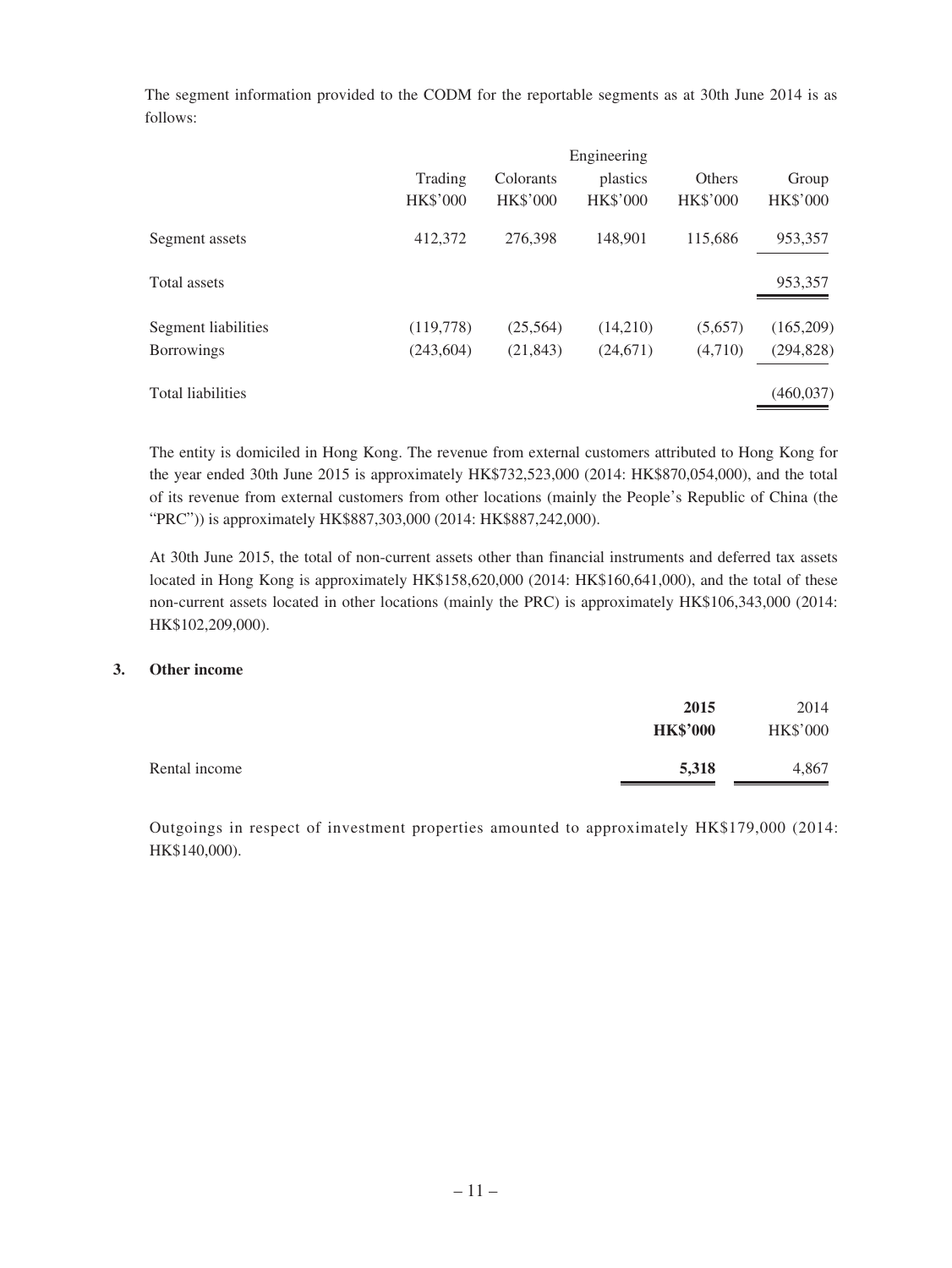## **4. Other gains, net**

|                                                       | 2015            | 2014            |
|-------------------------------------------------------|-----------------|-----------------|
|                                                       | <b>HK\$'000</b> | <b>HK\$'000</b> |
| Fair value gains on investment properties             | 1,516           | 27,234          |
| Derivative financial instruments                      |                 |                 |
| - forward foreign exchange contracts held for trading |                 |                 |
| - unrealised gains/(losses)                           | 19,938          | (29, 937)       |
| - realised (losses)/gains                             | (2,274)         | 4.029           |
| Net exchange losses                                   | (810)           | (515)           |
| Loss on disposal of a subsidiary                      |                 | (32)            |
|                                                       | 18,370          | 779             |

## **5. Expenses by nature**

|                                                                     | 2015            | 2014            |
|---------------------------------------------------------------------|-----------------|-----------------|
|                                                                     | <b>HK\$'000</b> | <b>HK\$'000</b> |
| Cost of inventories sold excluding manufacturing costs              | 1,342,535       | 1,488,219       |
| Amortisation of leasehold land and land use rights                  | 715             | 714             |
| Auditor's remuneration                                              | 2,696           | 2,668           |
| Depreciation                                                        | 17,561          | 16,799          |
| Provision for impairment of trade receivables                       | 1,340           | 94              |
| Write-off of other receivables                                      |                 | 86              |
| (Reversal of)/provision for impairment of inventories               | (3,006)         | 319             |
| (Gain)/loss on disposal of property, plant and equipment            | (280)           | 31              |
| Employee benefit expenses, including Directors' emoluments          | 123,512         | 116,611         |
| Operating lease rentals in respect of land and buildings            | 8,911           | 8,061           |
| Repairs and maintenance expenses                                    | 3,752           | 3,447           |
| Transportation and packaging expenses                               | 27,731          | 27,321          |
| Travelling and office expenses                                      | 10,850          | 10,970          |
| Utility expenses                                                    | 15,527          | 13,607          |
| Other expenses                                                      | 48,213          | 47,317          |
| Total cost of sales, distribution costs and administrative expenses | 1,600,057       | 1,736,264       |
| Representing:                                                       |                 |                 |
| Cost of sales                                                       | 1,420,687       | 1,565,368       |
| Distribution costs                                                  | 76,358          | 71,632          |
| Administrative expenses                                             | 103,012         | 99,264          |
|                                                                     | 1,600,057       | 1,736,264       |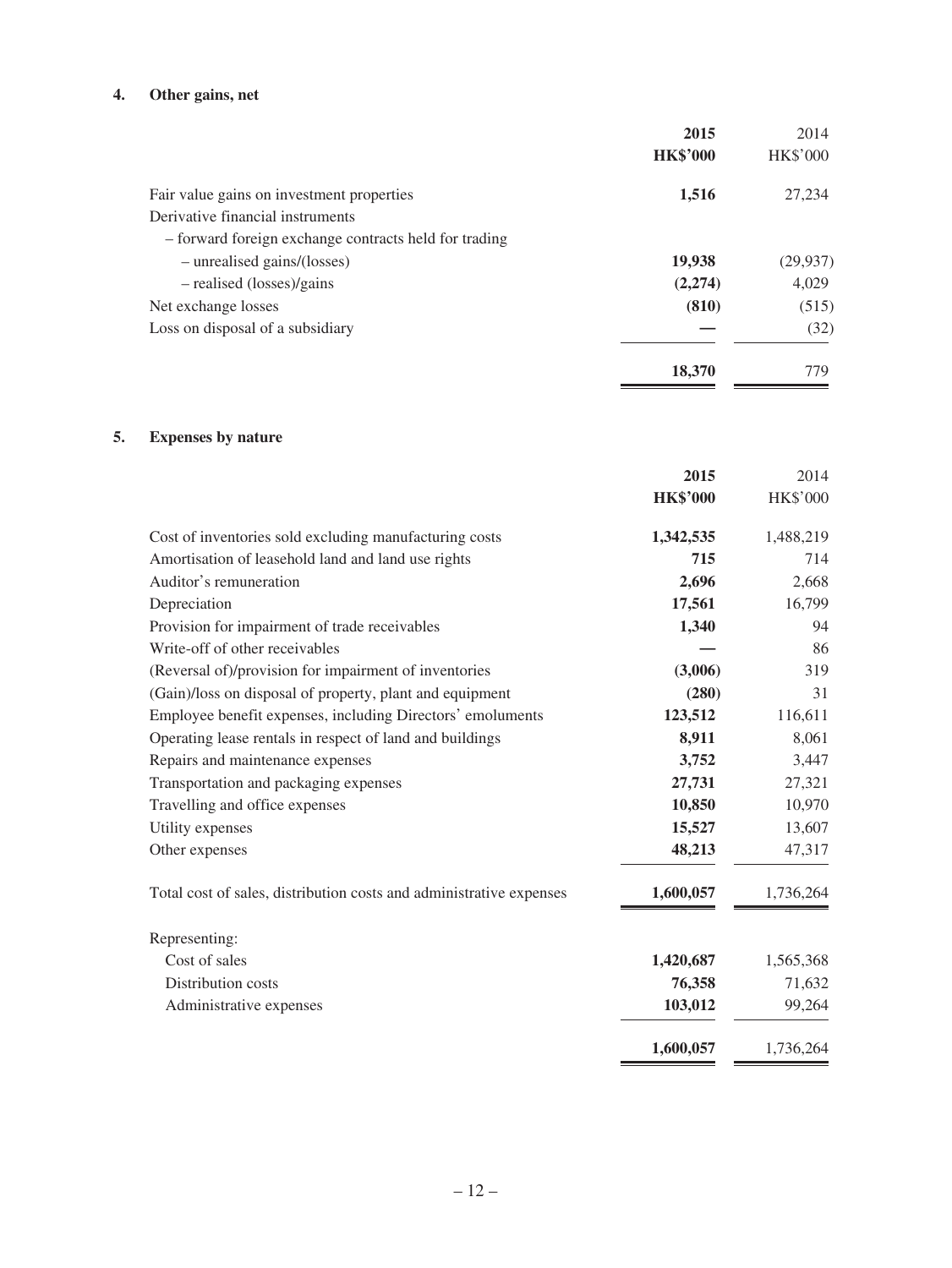### **6. Finance income and costs**

|                                                                  | 2015            | 2014            |
|------------------------------------------------------------------|-----------------|-----------------|
|                                                                  | <b>HK\$'000</b> | <b>HK\$'000</b> |
| Finance income:                                                  |                 |                 |
| - Interest income from bank deposits                             | 321             | 208             |
| Finance costs:                                                   |                 |                 |
| - Interest on bank borrowings wholly repayable within five years | (11, 136)       | (11,330)        |
| - Net exchange gains on financing activities                     | 1,928           | 2,093           |
|                                                                  | (9,208)         | (9,237)         |
| Finance costs, net                                               | (8, 887)        | (9,029)         |

#### **7. Income tax expense**

Hong Kong profits tax has been provided for at the rate of 16.5% (2014: 16.5%) on the estimated assessable profit for the year. Taxation on the Group's subsidiaries established and operate in the PRC has been calculated on the estimated assessable profit for the year at the rates of taxation as applicable to the relevant subsidiaries.

The amount of taxation charged to the consolidated income statement represents:

| 2015            | 2014            |
|-----------------|-----------------|
| <b>HK\$'000</b> | <b>HK\$'000</b> |
|                 |                 |
| 1,203           | 1,343           |
| 6,801           | 11,209          |
| 3               | 43              |
| 8,007           | 12,595          |
| (441)           | 894             |
| 7,566           | 13,489          |
|                 |                 |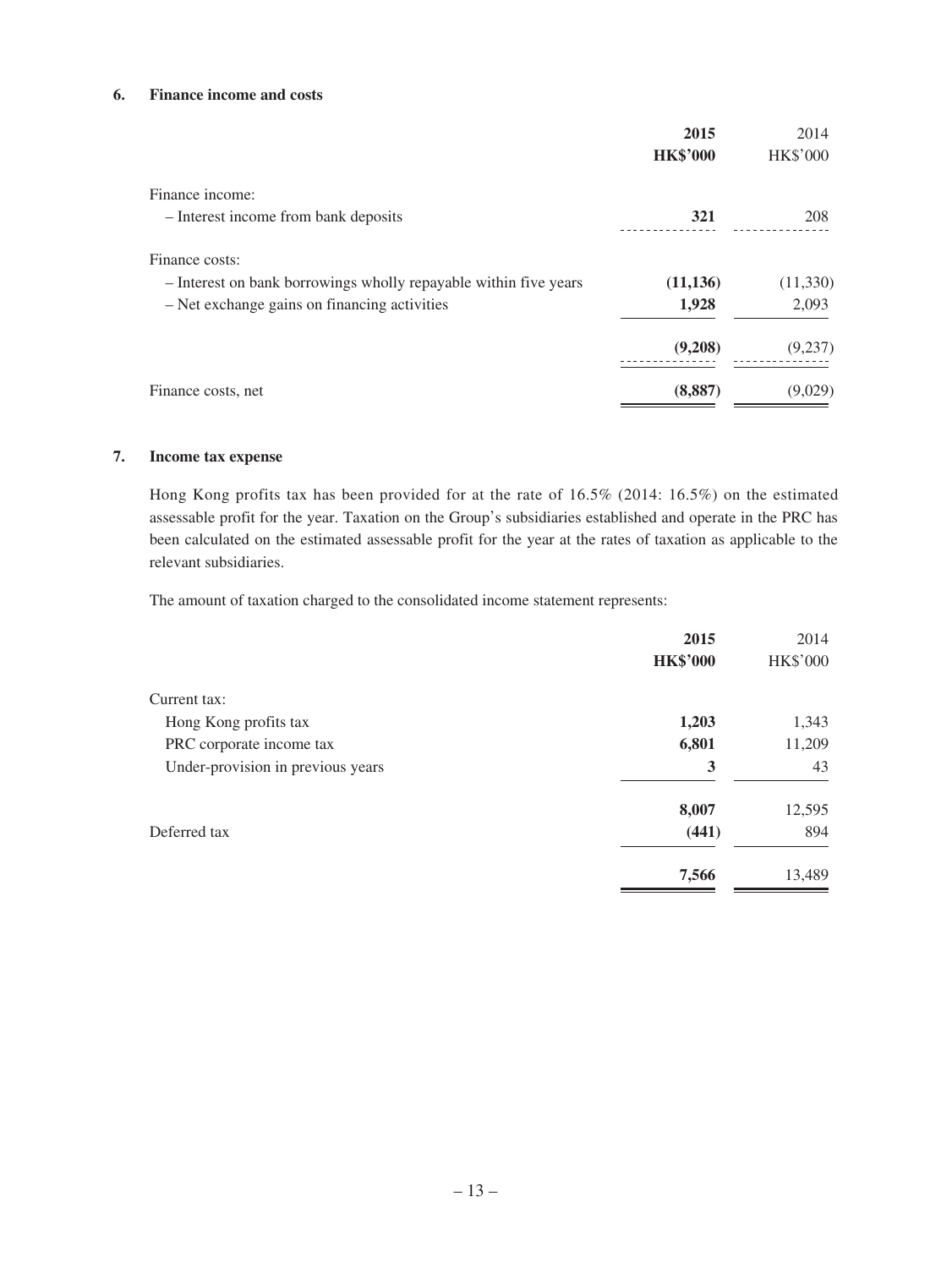#### **8. Dividends**

|                                                               | 2015<br><b>HK\$'000</b> | 2014<br>HK\$'000 |
|---------------------------------------------------------------|-------------------------|------------------|
| Interim, paid, of Nil (2014: HK1.0 cent) per ordinary share   |                         | 3,692            |
| Final, proposed, of HK1.0 cent (2014: Nil) per ordinary share | 3.692                   |                  |
|                                                               | 3,692                   | 3.692            |

#### Notes:

- (a) At a meeting held on 26th September 2013, the Directors proposed a final dividend of HK1.0 cent per share, totaling HK\$3,692,000 for the year ended 30th June 2013, which was paid during the year ended 30th June 2014, and has been reflected as an appropriation of retained earnings for the year ended 30th June 2014.
- (b) At a meeting held on 27th February 2014, the Directors declared an interim dividend of HK1.0 cent per share, totalling HK\$3,692,000 for the six months ended 31st December 2013, which was paid during the year ended 30th June 2014, and has been reflected as an appropriation of retained earnings for the year ended 30th June 2014.
- (c) At a meeting held on 25th September 2014, the Directors resolved not to declare any final dividend for the year ended 30th June 2014.
- (d) At a meeting held on 27th February 2015, the Directors resolved not to declare any interim dividend for the six months ended 31st December 2014.
- (e) At a meeting held on 24th September 2015, the Directors proposed a final dividend of HK1.0 cent per share, totalling HK\$3,692,000. This proposed dividend was not reflected as a dividend payable in the financial statements and will be reflected as an appropriation of retained earnings for the year ending 30th June 2016.

#### **9. Earnings per share**

#### **Basic**

Basic earnings per share is calculated by dividing the profit attributable to equity holders of the Company by the weighted average number of ordinary shares in issue during the year.

|                                                                 | 2015        | 2014        |
|-----------------------------------------------------------------|-------------|-------------|
| Profit attributable to equity holders of the Company (HK\$'000) | 25,225      | 3,241       |
| Weighted average number of ordinary shares in issue             | 369,200,000 | 369,200,000 |
| Basic earnings per share (HK cents per share)                   | 6.83        | 0.88        |

### **Diluted**

Diluted earnings per share is calculated by adjusting the weighted average number of ordinary shares outstanding to assume conversion of dilutive potential ordinary shares arising from the Company's share options. Dilutive earnings per share for the years ended 30th June 2015 and 2014 equal basic earnings per share as there was no dilutive potential ordinary share as at the year ended 30th June 2015 and 2014.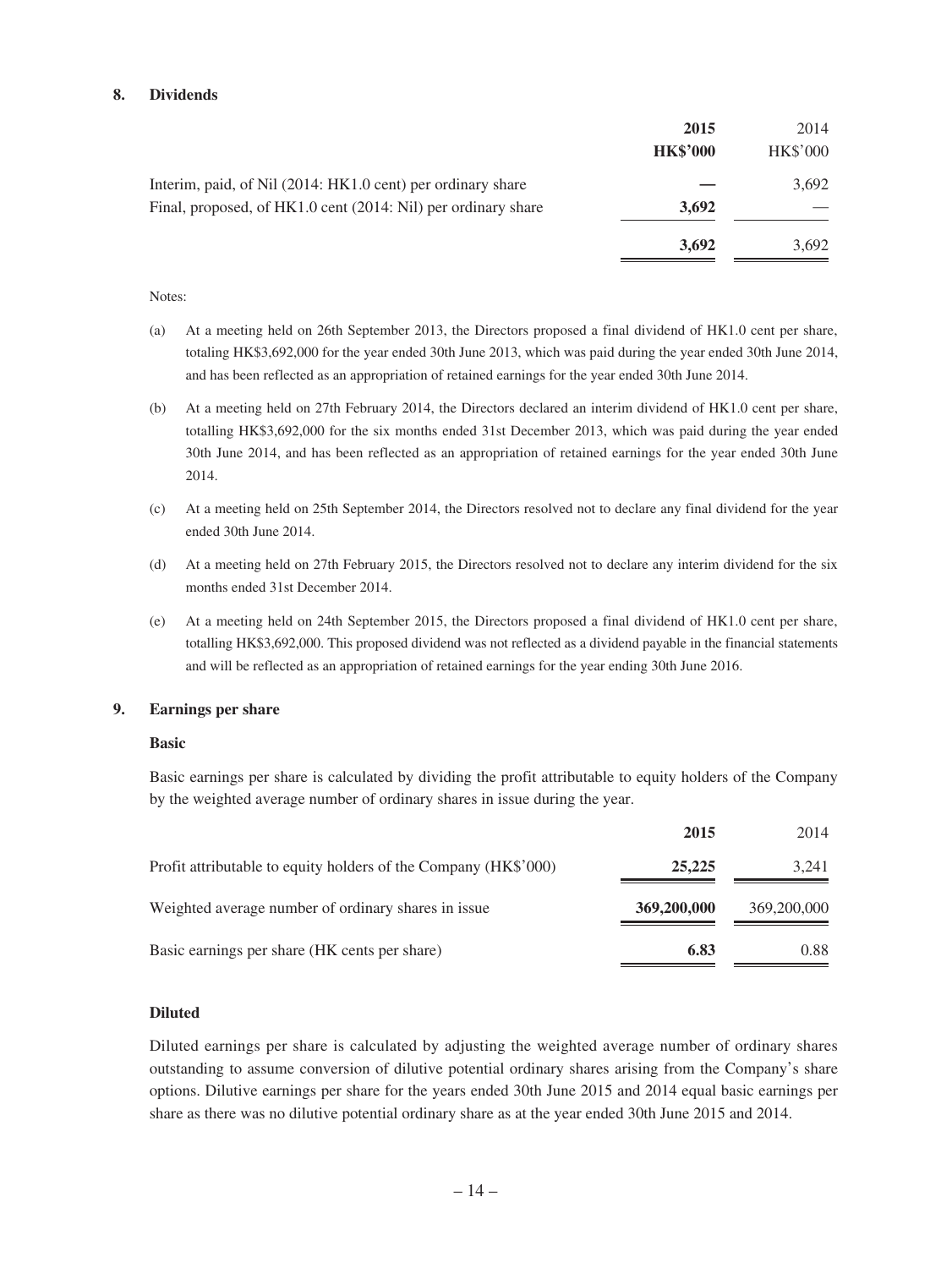#### **10. Trade and bills receivables**

|                                               | Group           |                 |
|-----------------------------------------------|-----------------|-----------------|
|                                               | 2015            |                 |
|                                               | <b>HK\$'000</b> | <b>HK\$'000</b> |
| Trade receivables                             | 253,263         | 261,275         |
| Less: provision for impairment of receivables | (4,700)         | (3,489)         |
|                                               | 248,563         | 257,786         |
| Bills receivable                              | 27,948          | 23,212          |
|                                               | 276,511         | 280,998         |

The majority of the Group's sales were made with credit terms of 30 to 90 days. The remaining amounts are on letter of credit or bank's acceptance bill. The ageing analysis of trade receivables by invoice date is as follows:

|               | Group           |                 |
|---------------|-----------------|-----------------|
|               | 2015            | 2014            |
|               | <b>HK\$'000</b> | <b>HK\$'000</b> |
| Below 90 days | 230,126         | 231,545         |
| 91 - 180 days | 15,544          | 17,548          |
| Over 180 days | 7,593           | 12,182          |
|               | 253,263         | 261,275         |

Bills receivable are mainly with maturity period of within 180 days.

Certain subsidiaries of the Group transferred certain bank's acceptance bills amounting to approximately HK\$9,583,000 (2014: HK\$7,220,000) with recourse in exchange for cash as at 30th June 2015. The transactions have been accounted for as collateralised bank advances.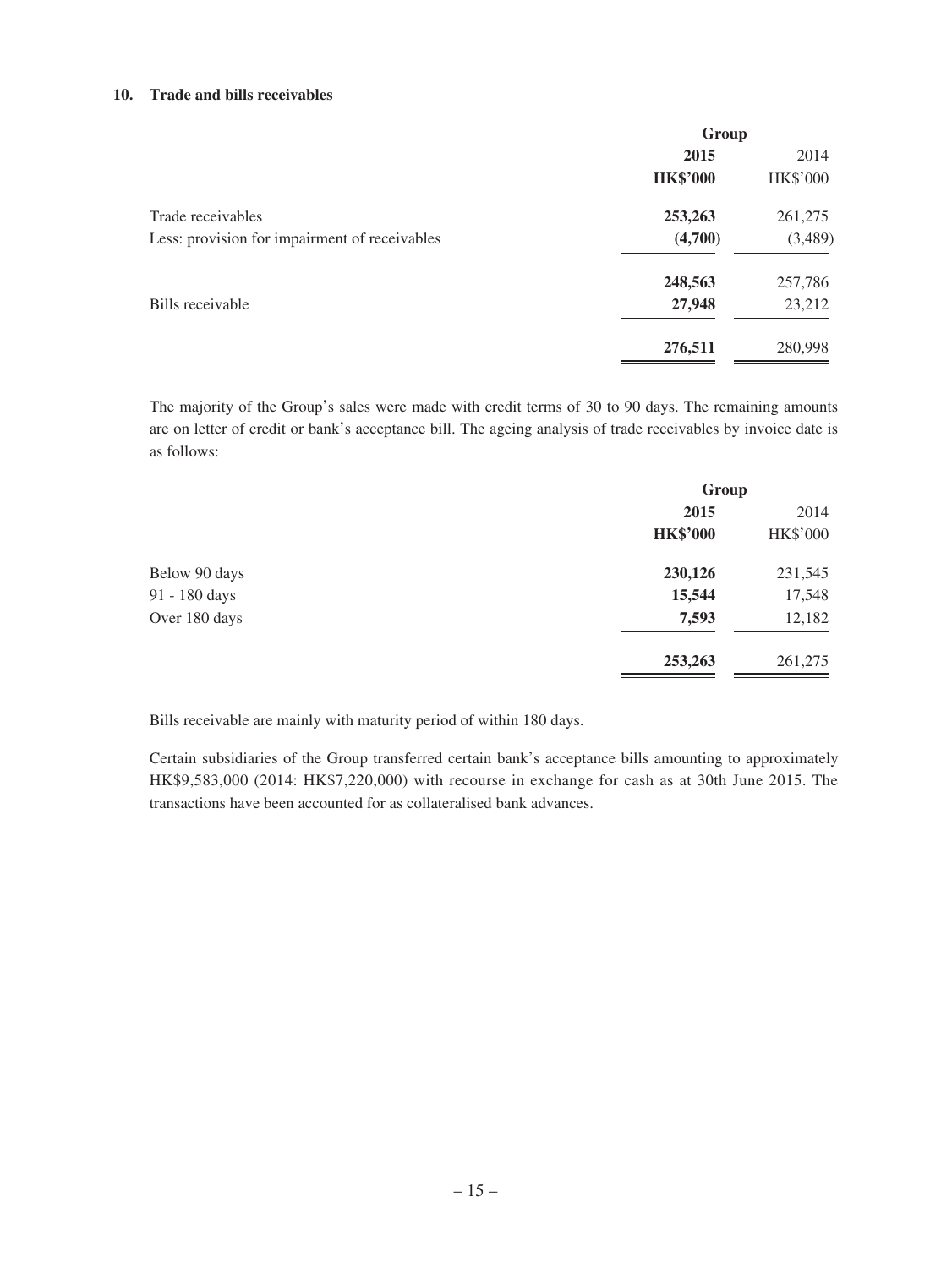### **11. Trade payables**

A majority of the suppliers are on open account. Certain suppliers grant credit period of 30 to 90 days to the Group.

The ageing analysis of the trade payables by invoice date is as follows:

|               | Group           |                 |
|---------------|-----------------|-----------------|
|               | 2015            | 2014            |
|               | <b>HK\$'000</b> | <b>HK\$'000</b> |
| Below 90 days | 70,798          | 97,572          |
| 91 - 180 days | 148             | 35              |
| Over 180 days | 873             | 852             |
|               | 71,819          | 98,459          |

#### **12. Commitments**

### **(a) Capital commitments**

At 30th June 2015, the Group had the following capital commitments for addition of property, plant and equipment:

|                                 | 2015            | 2014            |
|---------------------------------|-----------------|-----------------|
|                                 | <b>HK\$'000</b> | <b>HK\$'000</b> |
| Contracted but not provided for | 4.087           | 7,538           |

### **(b) Commitment under operating leases**

As at 30th June 2015, the Group had future aggregate minimum lease payments under non-cancellable operating leases in respect of land and buildings as follows:

|                                                   | 2015            | 2014            |
|---------------------------------------------------|-----------------|-----------------|
|                                                   | <b>HK\$'000</b> | <b>HK\$'000</b> |
| Not later than one year                           | 2,095           | 3,441           |
| Later than one year and not later than five years | 3,380           | 625             |
| Later than five years                             | 138             | 213             |
|                                                   | 5,613           | 4.279           |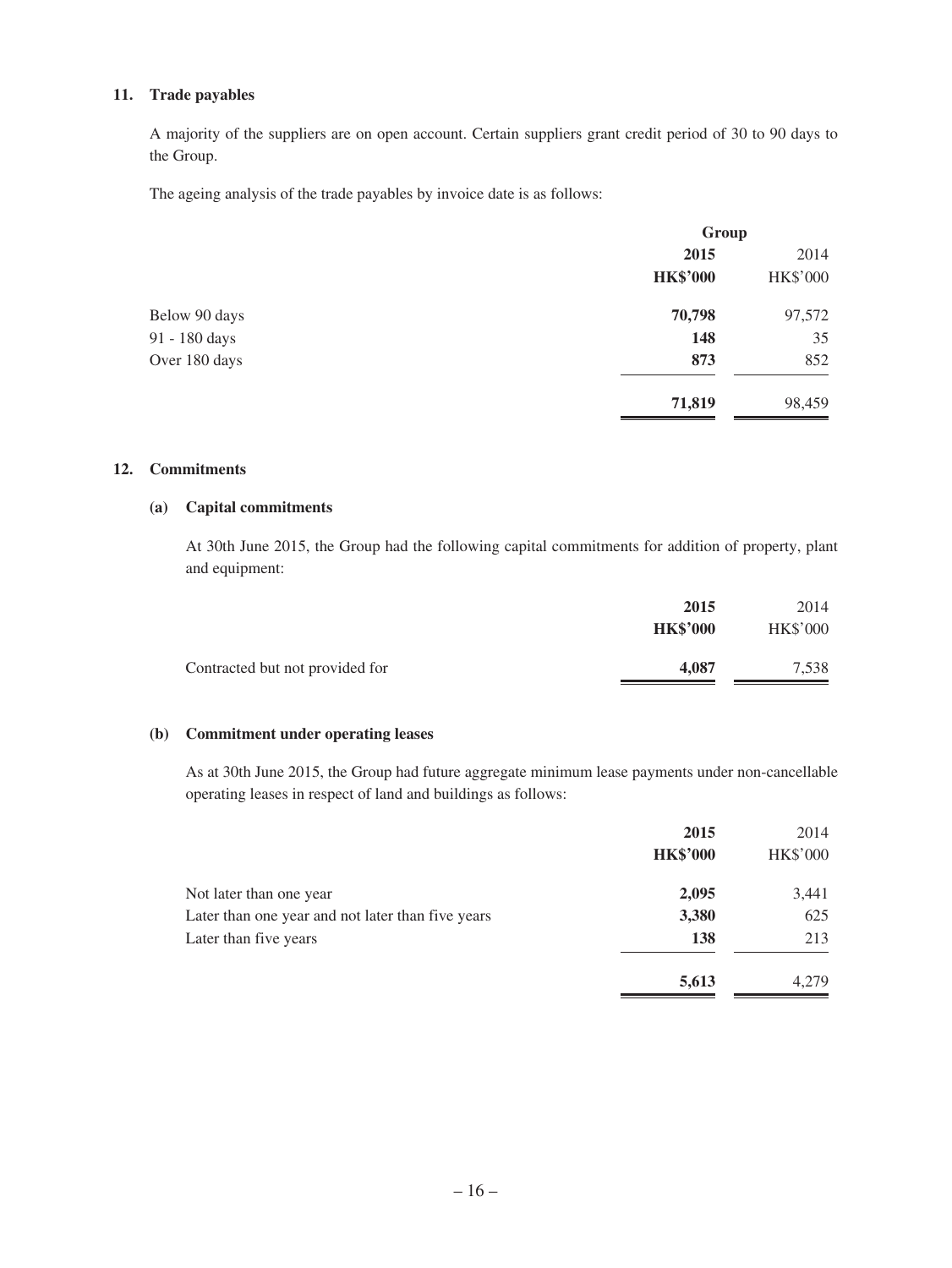## **DIVIDEND**

The Directors have resolved to recommend the payment of a final dividend of HK1.0 cent per share for the year ended 30th June 2015 (2014: Nil). The proposed final dividend, together with the interim dividend of Nil (2014: HK1.0 cent), will make a total distribution of HK1.0 cent per share for the year (2014: HK1.0 cent). The proposed final dividend, if approved at the forthcoming Annual General Meeting of the Company to be held on 19th November 2015 (the "AGM"), will be payable in cash on or about 10th December 2015 to members whose names appear on the register of members of the Company on 30th November 2015.

### **CLOSURE OF REGISTER OF MEMBERS**

The register of members of the Company will be closed from Tuesday, 17th November 2015 to Thursday, 19th November 2015 (both dates inclusive) during which period no transfer of shares will be registered for determining the shareholders who are entitled to attend and vote at the AGM. In order to be eligible to attend and vote at the AGM, all properly completed transfer forms accompanied by the relevant share certificates must be lodged with the Company's branch share registrar in Hong Kong, Union Registrars Limited, A18/F., Asia Orient Tower, Town Place, 33 Lockhart Road, Wanchai, Hong Kong not later than 4:00 p.m. on Monday, 16th November 2015.

The register of members of the Company will be closed from Thursday, 26th November 2015 to Monday, 30th November 2015 (both dates inclusive) during which period no transfer of shares will be registered for determining the shareholders who are entitled to the proposed final dividend for the year ended 30th June 2015. In order to qualify for the proposed final dividend for the year ended 30th June 2015, all properly completed transfer forms accompanied by the relevant share certificates must be lodged with the Company's branch share registrar in Hong Kong, Union Registrars Limited, A18/F., Asia Orient Tower, Town Place, 33 Lockhart Road, Wanchai, Hong Kong not later than 4:00 p.m. on Wednesday, 25th November 2015.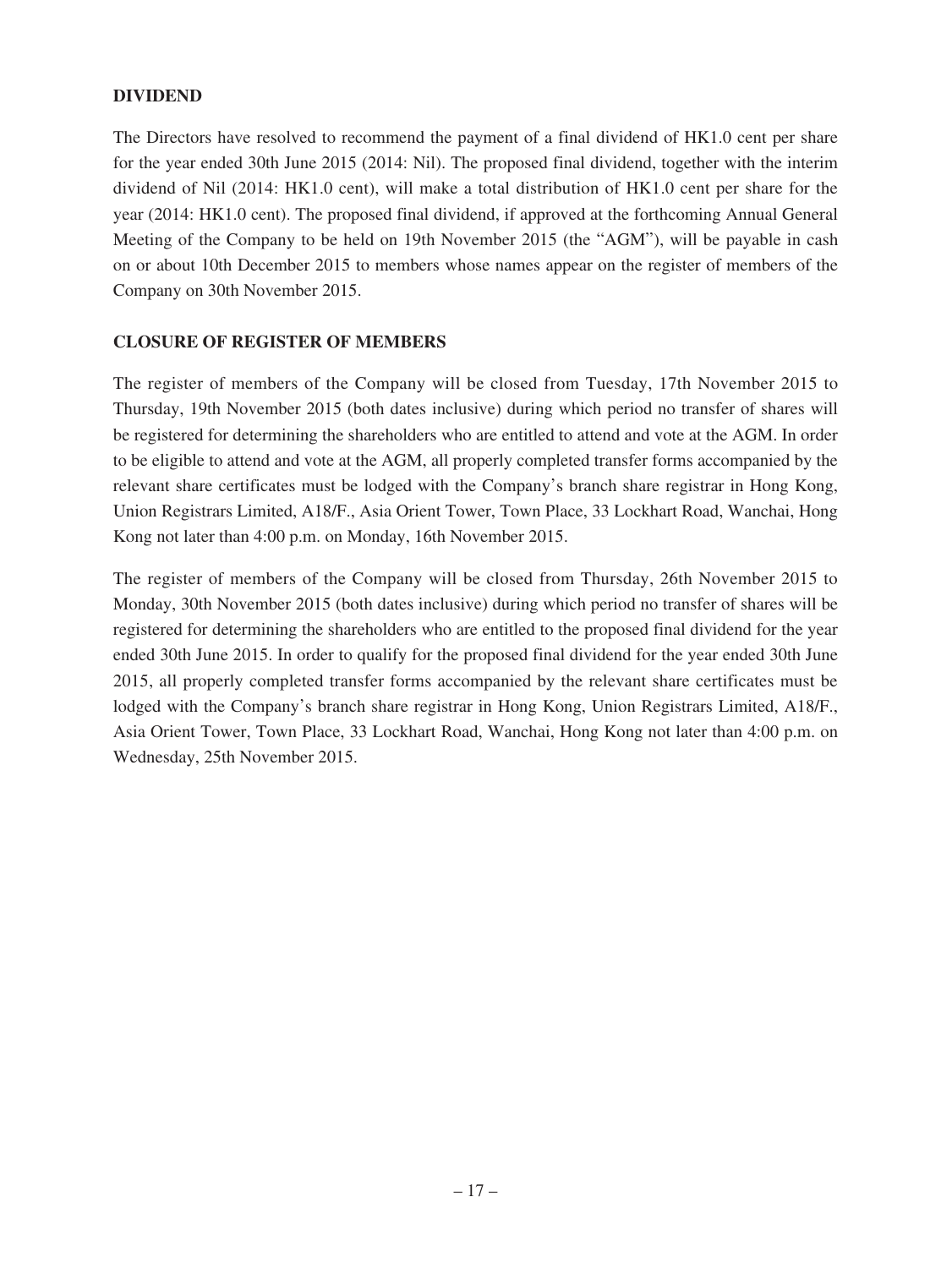### **MANAGEMENT DISCUSSION AND ANALYSIS**

### **BUSINESS REVIEW**

During the year under review, the declining prices of oil in the second half of last year has affected the material cost of plastics and product prices which in turn has brought uncertainties to the Group's business development, as growth in the Chinese economy has continued to slow down and market demand in Europe has yet to recover. For the year ended 30th June 2015, the Group's total turnover was HK\$1,619,826,000, representing a year-on-year drop of 8%. The sales volume of products also decreased by 5% over the same period last year. However, the Group has continued to provide value-added services to its customers and develop sales of products with higher gross profit margins, optimised its product mix and prudently managed its inventory to increase the proportion of colorant and engineering plastics businesses with higher margins. As the material costs started to stabilise in the first half of this year, total gross profit increased by 4% to HK\$199,139,000 with the gross profit margin up from 10.9% in the same period last year to 12.3%.

Under the influence of minimum wage policy in China, the Group's labour costs have increased by 6%. This rise, plus the influence of inflation and the year-on-year increase of distribution costs has contributed to the increase of operating costs during the year. However, attributable from the premium quality of product and service, solid customer base and increase of other net gains during the year under review including unrealised gain of forward foreign exchange contracts, profit attributable to equity holders increased more than seven times to HK\$25,225,000 (2014: HK\$3,241,000). Basic earnings per share were HK6.83 cents (2014: HK0.88 cents).

To reward the support of its shareholders, the Board of Directors has recommended the payment of a final dividend of HK1.0 cent per share (2014:Nil).

In the colorants, pigments and compounded plastic resin business segment, the Group has strived to maintain a close relationship with customers in the decorative construction materials market. In view of the increasing demand for high value-added products in the consumer market in Southern China, the Group has continued to allocate more resources to secure higher-margin customers for trendy and sophisticated products such as smart electronic healthcare products. These efforts have helped to contribute a satisfactory segmental performance with turnover up 1.1% to HK\$380,173,000. The Group has also made use of its existing technological edge to capture the opportunities from higher domestic demand for quality sanitary accessories. With an expanded customer base, its Xiamen office registered a satisfactory performance with turnover up 50% year-on-year to nearly HK\$40,000,000. The Group has also formed a dedicated team for its automobile customers in Eastern and Northern China aimed at offering them a series of high quality automobile-related products and services, as well as sharing resources with other business segments to boost overall profit growth. Meanwhile, the Group has continued to strictly control of its costs and consequently, gross profit margin has increased by one percentage point during the year under review. However, profit before taxation decreased by 29% year-on-year to HK\$33,349,000 due to rising labour, transportation and warehousing costs.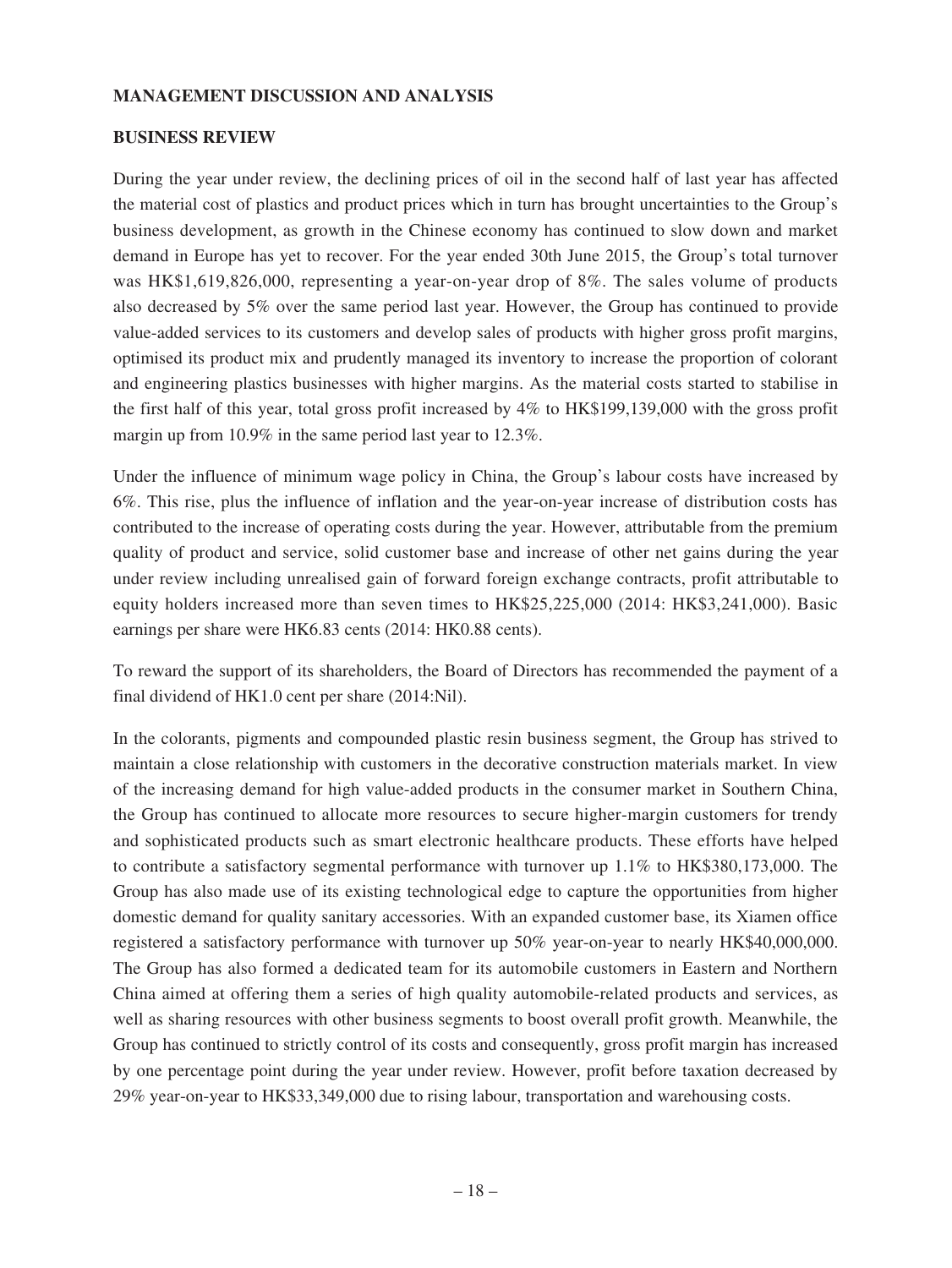The weaker macroeconomies both domestically and in Europe have seriously impacted the Group's engineering plastics business. The volatility of the Renminbi exchange rate has made customers more cautious in their procurement operations. Despite these negative factors, the Group's transformation of its sales model has started to reap benefits with the engineering plastics business recording a bottoming out with turnover up slightly to HK\$187,886,000 during the year. Profit before taxation also increased by 8.4% year-on-year. The Group has continued to broaden its product mix to develop business with more potential export customers, including the provision of food-related equipment and tools for internationally-renowned food manufacturers, thereby creating new profit contributions. During the year, the Group has also continued to produce and sell metal substitutes which are mainly used in kitchenware and automobiles in order to support the business transformation of local customers and continue to bring in profit contribution. In addition, the Group's office in Dongguan achieved an encouraging performance with profit before taxation more than doubling when compared with the corresponding period last year. The Group's leading-edge product technology remained as its competitive advantage enabling it to outperform it peers by meeting the increasingly stringent requirements of customers from Mainland China and overseas for product quality. This advantage has also helped the Group to expand its customer base in Southern and Eastern China.

Owing to its higher susceptibility to changes in the market environment, the plastics trading business has recorded a turnover of HK\$1,047,604,000, a decrease of 12% as compared to the corresponding period last year. Nevertheless, the Group has leveraged its technological advantage to increase the proportion of high-margin products with unique value-added technology and more specialised applications such as three-dimensional ("3D") printing materials and public transportation systems, as well as carefully qualifying financially-stable customers. As a result, gross profit margin increased by one percentage point year-on-year. The Group has also focused on expanding its customer base in heavy industry such as automobile manufacturers. The sales office in Tianjin has achieved the best results with a turnover of nearly HK\$40,000,000 during the year, an increase of 90% as compared with the same period last year. In addition, its sales office in Chongqing targeting the Western China market has begun contributing revenue to the Group, driving overall profit. The Group believes that the implementation of growth strategy by focusing on the development of high-margin products by leveraging its diverse product mix and technological advantages can capture the growth opportunities across various regions in China.

## **PROSPECTS**

As the macroeconomic environment continues to face challenges, the Group's management is prudent about the prospects of its future development. The more notable fluctuation of oil prices and Renminbi exchange rates in July and August this year and the impact of the chemical explosions in the Binhai new area of Tianjin on the customers in Northern China added uncertainties to the course of the Group's development. The Group will continue its strategy of developing high value-added products with higher margin, work selectively with creditworthy customers and prudently manage its inventory to combat the potential adverse effects of external uncertainties and boost its overall profitability.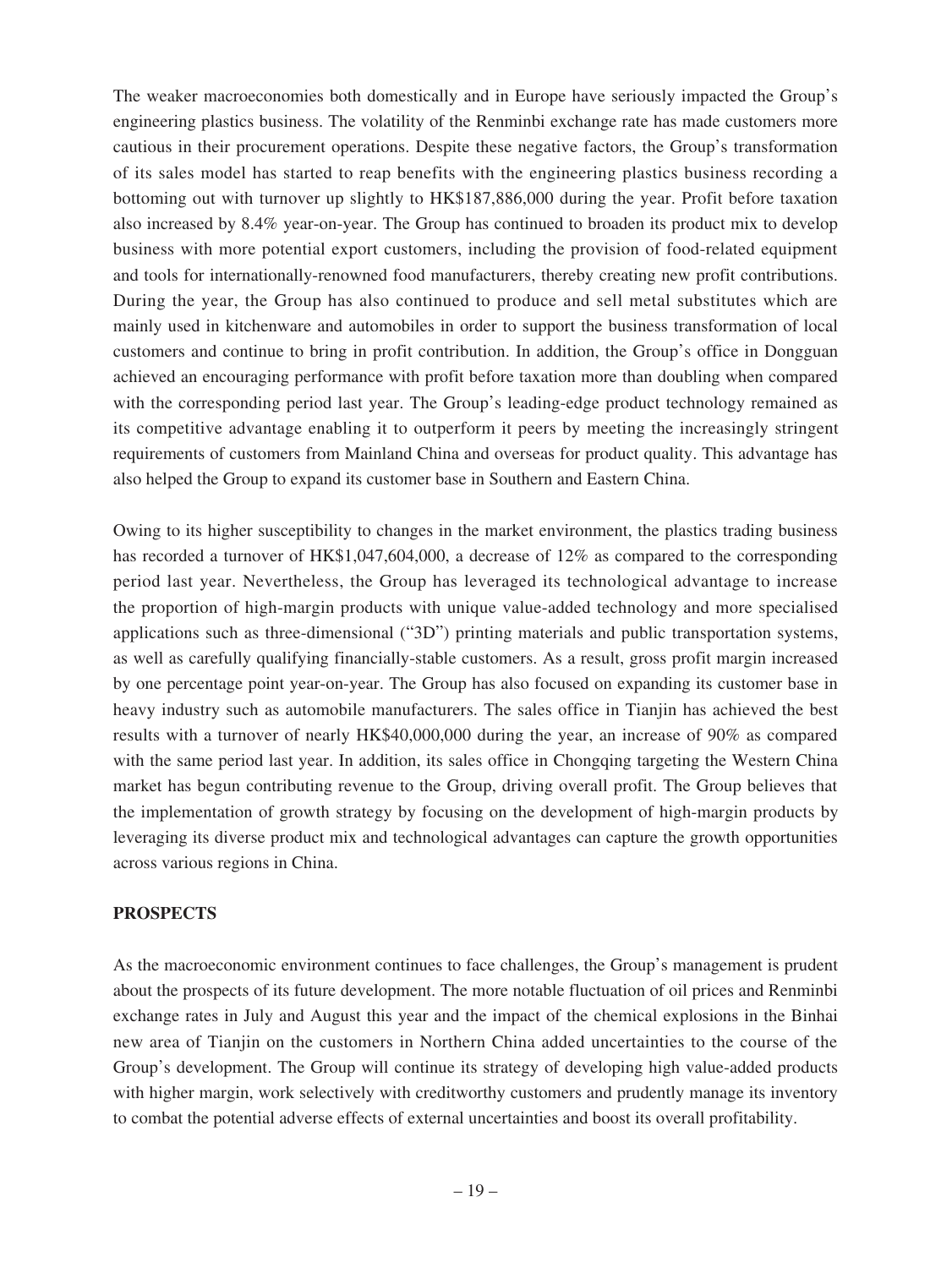The management believes that the Group's top product quality has been widely recognised by international brands. This high quality of its high value-added products is expected to gain promising growth for the Group as the U.S. economy continues to recover. On the other hand, Mainland China still has huge market potential in the long term. The Group will focus on producing the necessities with rigid market demand such as personal healthcare products and food packaging, while at the same time producing the products targeting customer segments with higher discretionary spending. These two products are less affected by economic cycles and can enable the Group to maintain stable development amidst the challenging economic environment. While seeking more cooperation opportunities with international brands, the Group will adhere to its development objectives of capturing opportunities in Mainland China and expand its domestic market and gain market share in surrounding areas through leveraging its existing market presence.

In order to maintain cost controls, as the fluctuation of oil prices and exchange rates and the rising labour costs still present challenges to its operations, the Group will continue to adopt sound business strategies and a prudent financial management approach aimed at effectively managing production costs and also realising greater synergies through sharing internal resources in order to advance its long-term development.

Calling on its wealth of industry experience accumulated over many years, the professional management team will continue to lead the Group to overcome future challenges and seize opportunities across a wide range of markets and ultimately bring satisfactory returns to its shareholders.

## **LIQUIDITY AND FINANCIAL RESOURCES**

The Group generally finances its operations with internally generated cashflow and banking facilities provided by its principal bankers. As at 30th June 2015 the Group has available aggregate banking facilities of approximately HK\$679,746,000, of which approximately HK\$312,735,000 have been utilised and were secured by corporate guarantees issued by the Company and legal charges on certain leasehold land and buildings and investment properties in the PRC and Hong Kong owned by the Group. The Group's cash and bank balances as at 30th June 2015 amounted to approximately HK\$88,048,000. The Group's gearing ratio as at 30th June 2015 was approximately 64%, based on the total bank borrowings of approximately HK\$317,469,000 and the shareholders' funds of approximately HK\$497,095,000.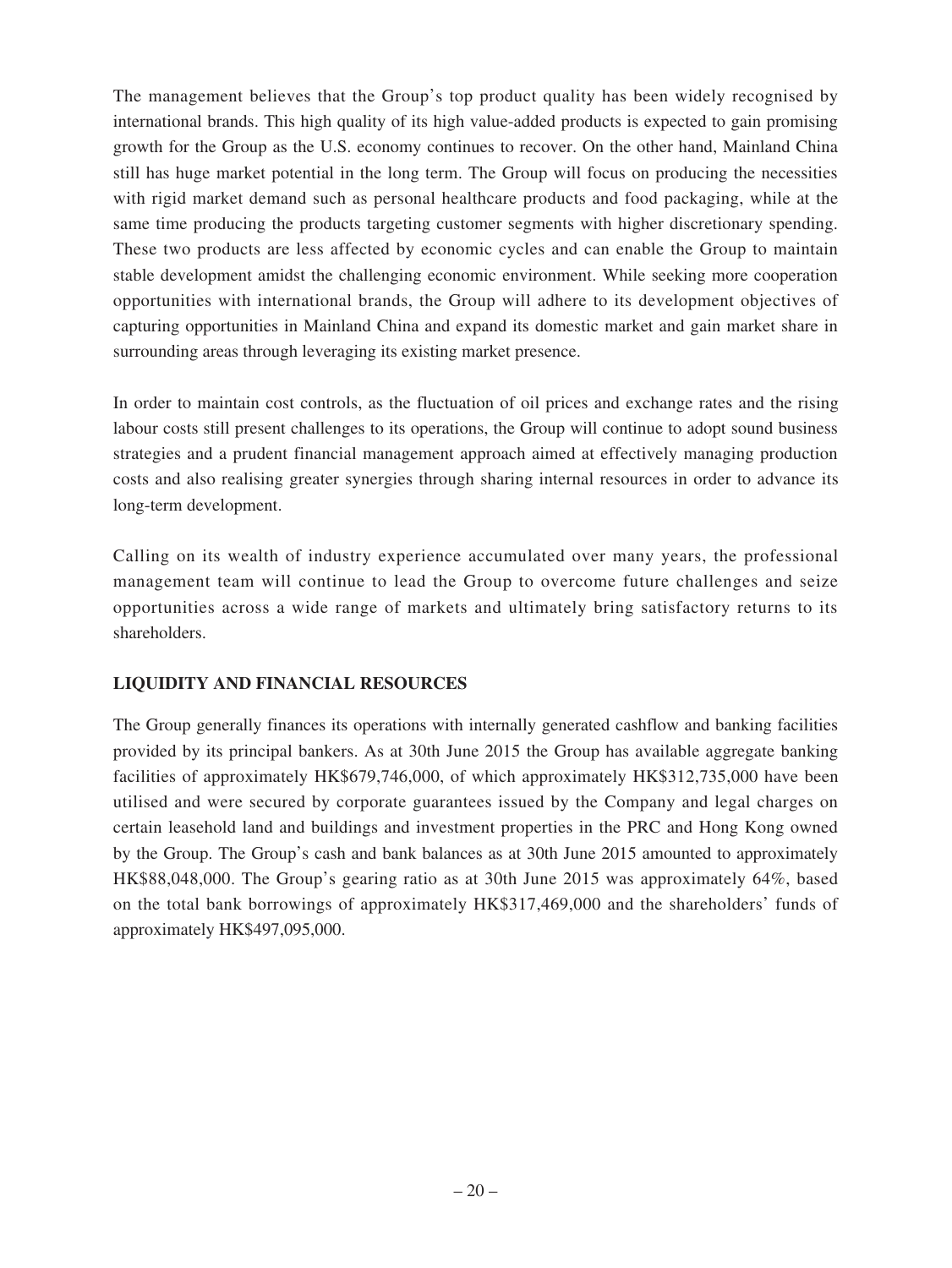## **FOREIGN EXCHANGE RISK**

The Group's borrowings and cash balances are primarily denominated in Hong Kong dollars, Renminbi and US dollars. The Group's purchases were principally denominated in US dollars. The Group closely monitors currency fluctuations and manages its exchange risk by entering into forward exchange contracts from time to time.

At 30th June 2015, the Group had outstanding commitments in respect of forward contracts in order to manage the Group's exposure in foreign currencies from its operations as follows:

|                                | 2015            | 2014            |
|--------------------------------|-----------------|-----------------|
|                                | <b>HK\$'000</b> | <b>HK\$'000</b> |
| Sell HK dollars for US dollars | 2,269,800       | 1,131,000       |
| Sell US dollars for HK dollars | 15,600          | 15,600          |
| Sell US dollars for Renminbi   | 1,070,628       | 1,297,140       |

## **EMPLOYEE INFORMATION**

As at 30th June 2015, the Group had approximately 733 full-time employees. The Group's emolument policies are formulated on the performance of individual employees and are reviewed annually. The Group has an incentive scheme which is geared to the profit of the Group and the performance of its employees, as an incentive to motivate its employees to increase their contribution to the Group. The Group also provides social or medical insurance coverage, and provident fund scheme (as the case may be) to its employees depending on the location of such employees.

## **BASIS OF DETERMINING EMOLUMENT TO DIRECTORS**

The same remuneration philosophy is applicable to the Directors of the Company. Apart from benchmarking against the market, the Company looks at individual competence, contributions and the affordability of the Company in determining the exact level of remuneration for each Director. Appropriate benefits schemes are in place for the Directors similar to those offered to other employees of the Group.

### **PURCHASE, SALE AND REDEMPTION OF THE COMPANY'S LISTED SECURITIES**

The Company has not redeemed any of its shares during the year. Neither the Company nor any of its subsidiaries has purchased or sold any of the Company's listed securities during the year.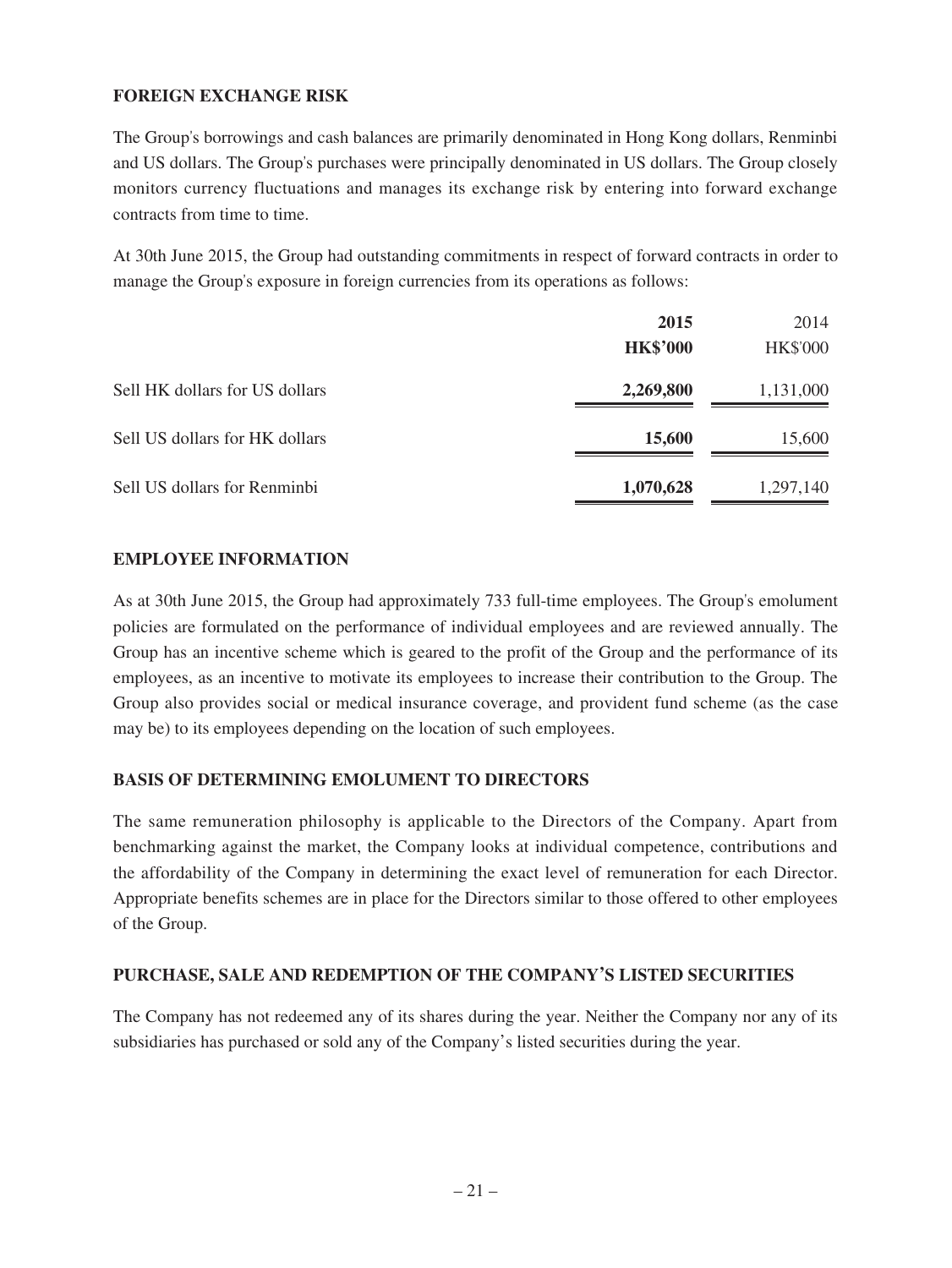# **COMPLIANCE WITH THE MODEL CODE FOR SECURITIES TRANSACTIONS BY DIRECTORS**

The Company has adopted a code of conduct regarding Directors' securities transactions on terms no less exacting than the required standard set out in the Model Code set out in Appendix 10 to the Rules Governing the Listing of Securities (the "Listing Rules") on The Stock Exchange of Hong Kong Limited ("HKSE"). Having made specific enquiry to all Directors of the Company, all Directors have confirmed that they had complied with the required standard set out in the Model Code and the Company's code of conduct regarding Directors' securities transactions during the period.

## **ANNUAL GENERAL MEETING**

The Annual General Meeting of the Company will be held on Thursday, 19th November 2015 and the Notice of Annual General Meeting will be published and despatched in the manner as required by the Listing Rules in due course.

## **CORPORATE GOVERNANCE PRACTICE**

The Company is committed to the establishment of good corporate governance practices and procedures which serve as an important element of risk management throughout the growth and expansion of the Company. The Company emphasises on maintaining and carrying out sound, solid and effective corporate governance principles and structures.

The Company has complied with all the applicable code provisions as set out in Corporate Governance Code and Corporate Governance Report to the Appendix 14 of the Listing Rules (the "CG Code") throughout the year ended 30th June 2015, except for the deviation as mentioned below.

According to the code provision A.2.1 of the CG Code, the roles of chairman and chief executive officer (chief executive for CG Code) should be separate and should not be performed by the same individual. Up to the date of this announcement, the Board has not appointed any individual to be the chief executive. The roles of the chief executive have been performed collectively by all the executive Directors, including the chairman, of the Company. The Board considers that this arrangement allows contributions from all executive Directors with different expertise and is beneficial to the continuity of the Company's policies and strategies. Going forward, the Board will periodically review the effectiveness of this arrangement and considers appointing an individual as chief executive when it thinks appropriate.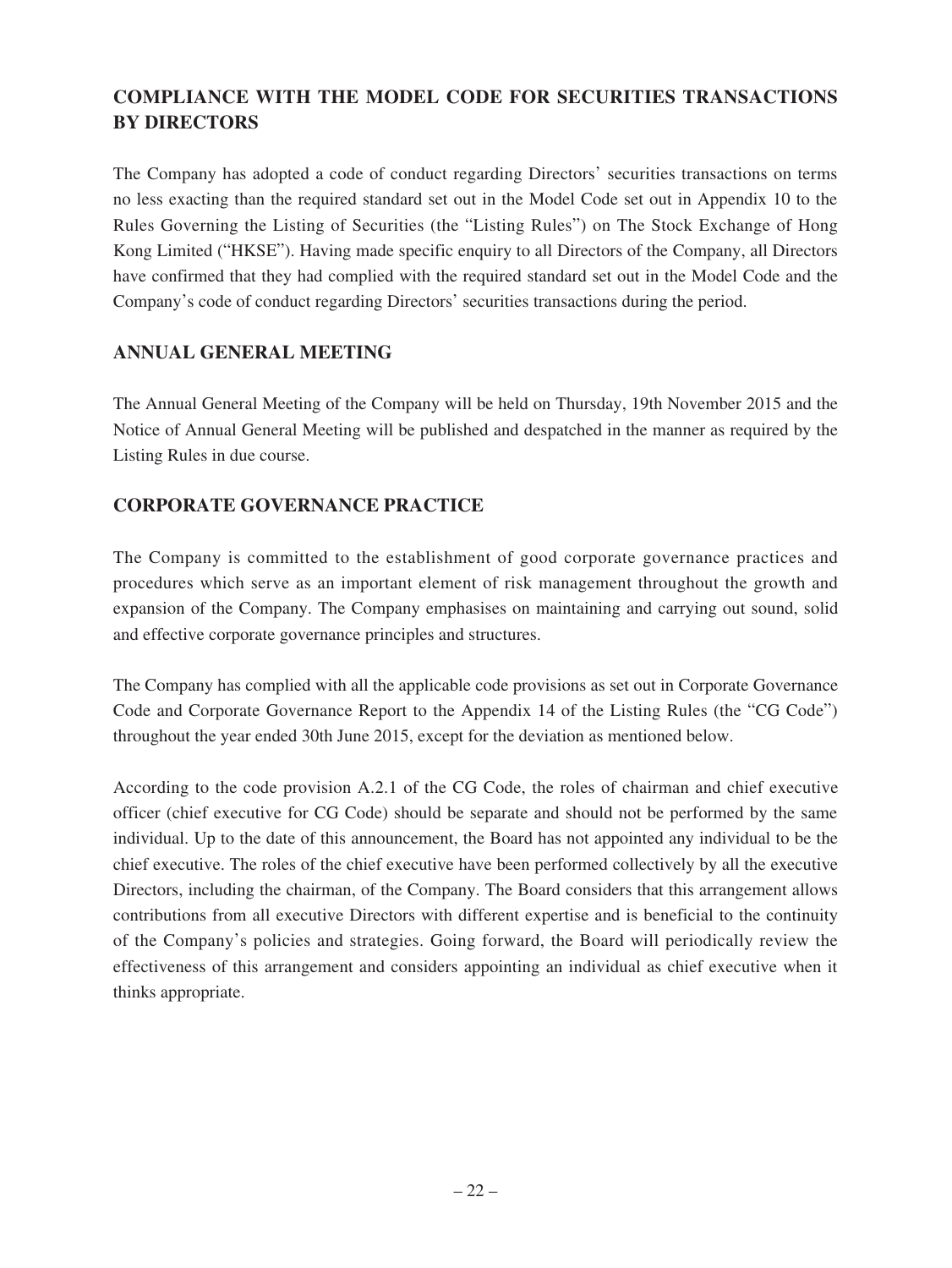## **AUDIT COMMITTEE**

The Audit Committee of the Company (the "Audit Committee") provides an important link between the Board and the Company's auditor in matters coming within the scope of the group audit. It also reviews the effectiveness of the external audit and of internal controls and risk evaluation. The Audit Committee comprises three independent non-executive Directors, namely Mr HO Wai Chi, Paul, Mr CHAN Dit Lung and Mr CHING Yu Lung. The Audit Committee has reviewed with management the accounting principles and practices adopted by the Group and discussed internal controls and financial reporting matters including a review of the annual financial statements for the year ended 30th June 2015 with the Directors.

## **REMUNERATION COMMITTEE**

The Company has formulated written terms of reference for the remuneration committee of the Company (the "Remuneration Committee") which stated clearly its authorities and duties in accordance with the requirements of HKSE. The Remuneration Committee consists of three independent non-executive Directors, namely Mr HO Wai Chi, Paul, Mr CHAN Dit Lung and Mr CHING Yu Lung and an executive Director, Mr HUI Sai Chung.

The Remuneration Committee is responsible for ensuring formal and transparent procedures for developing remuneration policies and overseeing the remuneration packages of the executive Directors and senior management. It takes into consideration on factors such as salaries paid by comparable companies, time commitment and responsibilities of Directors and senior management. The Remuneration Committee meets at least once a year to assess the performance and review the annual salaries and bonus of the senior executives. The Remuneration Committee held two meetings during the year ended 30th June 2015.

## **NOMINATION COMMITTEE**

A nomination committee of the Company (the "Nomination Committee") was established on 26th March 2012 with written terms of reference in accordance with the requirements of HKSE. The Nomination Committee consists of three independent non-executive Directors, namely Mr HO Wai Chi, Paul, Mr CHAN Dit Lung and Mr CHING Yu Lung and an executive Director, Mr HUI Sai Chung.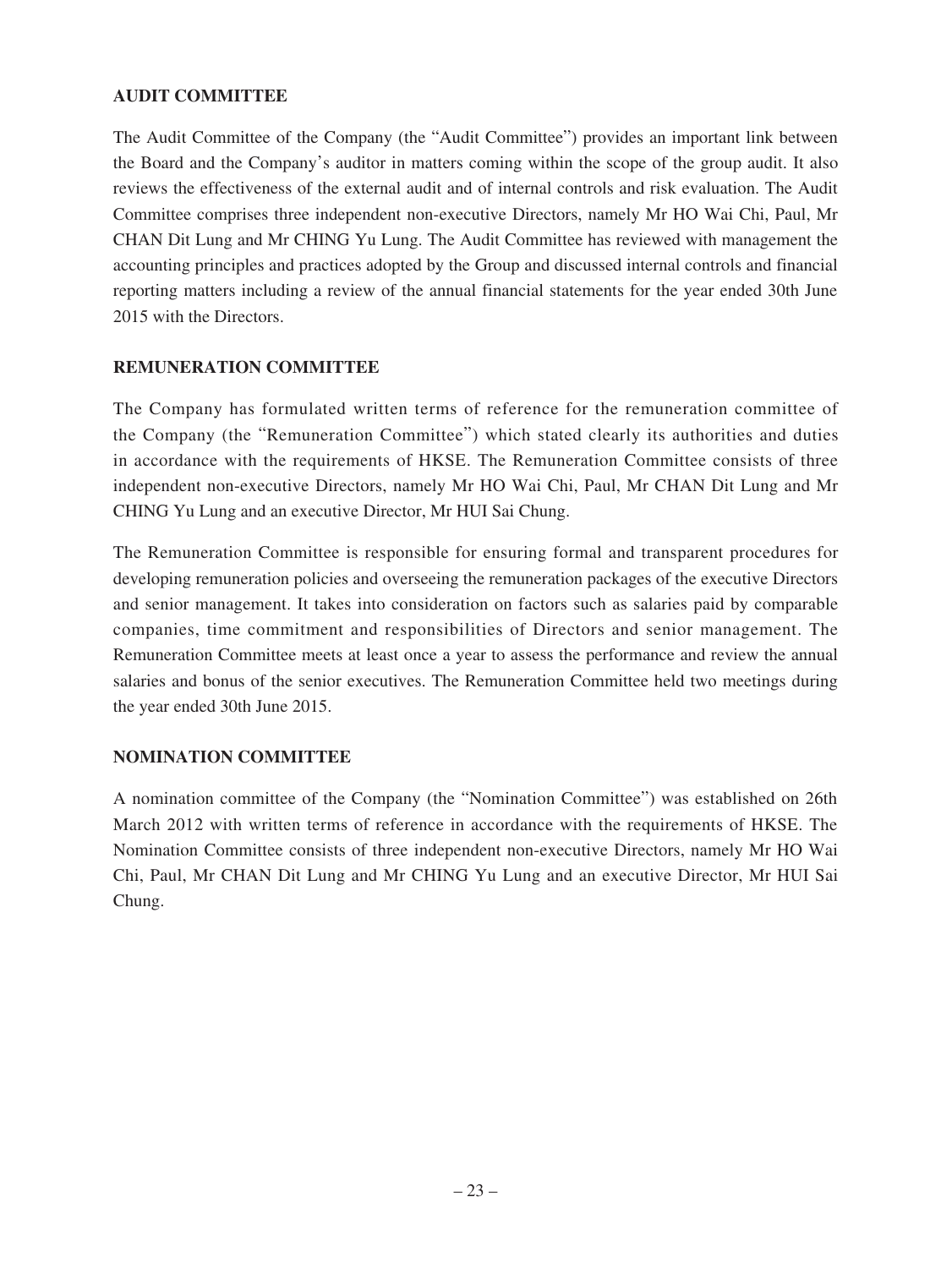The Nomination Committee is responsible for reviewing the structure, size and composition of the Board (including the skills, knowledge and experience) on a regular basis and make recommendations to the Board regarding any proposed changes; identifying individuals suitably qualified to become Board members and select or make recommendations to the Board on the selection of, individuals nominated for directorships; assessing the independence of independent non-executive Directors; and making recommendations to the Board on relevant matters relating to the appointment or reappointment of Directors and succession planning for Directors. The Nomination Committee would review the Board's composition from time to time where Board diversity would be considered from a number of aspects, including but not limited to gender, age, cultural and education background, ethnicity, professional experience, skills, knowledge and length of services.

The Nomination Committee meets at least once a year to assess the structure, size and composition of the Board. The Nomination Committee held two meetings during the year ended 30th June 2015 to review the structure, size and composition (including the skills, knowledge and experience) of the Board.

## **CORPORATE GOVERNANCE COMMITTEE**

A corporate governance committee of the Company (the "Corporate Governance Committee") was established on 26th March 2012 with written terms of reference in accordance with the CG Code. The Corporate Governance Committee consists of all independent non-executive Directors, namely Mr HO Wai Chi, Paul, Mr CHAN Dit Lung, and Mr CHING Yu Lung.

The Corporate Governance Committee is responsible for developing and reviewing the policies and practices on corporate governance of the Group and making recommendations to the Board; reviewing and monitoring the training and continuous professional development of Directors and senior management; reviewing and monitoring the Group's policies and practices on compliance with legal and regulatory requirements; developing, reviewing and monitoring the code of conduct and compliance manual (if any) applicable to employees and Directors; and reviewing the Group's compliance with the CG Code and disclosure in the Corporate Governance Report of the Company.

The Corporate Governance Committee meets at least once a year to review the corporate governance functions. The Corporate Governance Committee held two meetings during the year ended 30th June 2015 to review the corporate governance policy in the Group and recommend the training arrangement on corporate governance to the employees of the Group.